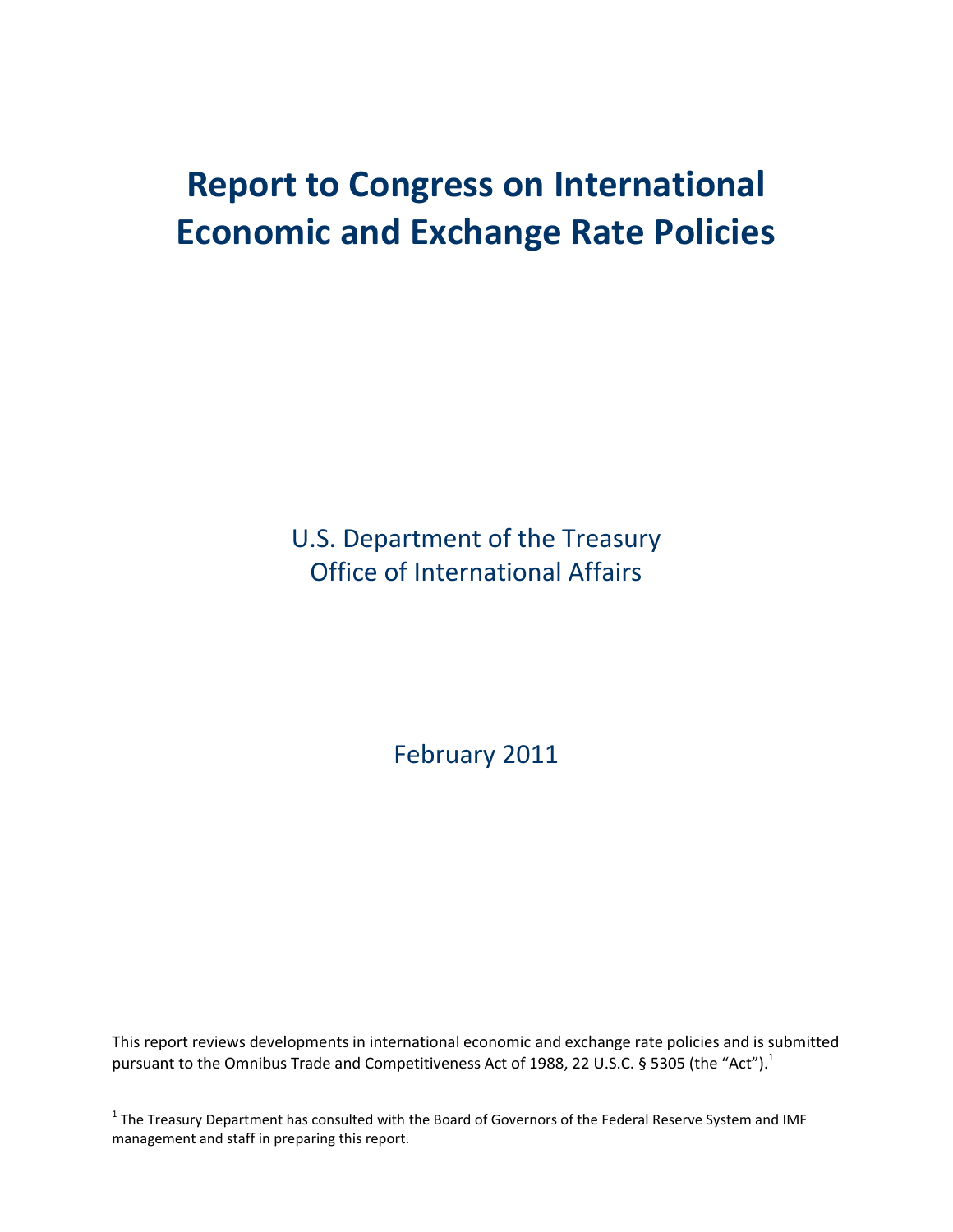## **Table of Contents**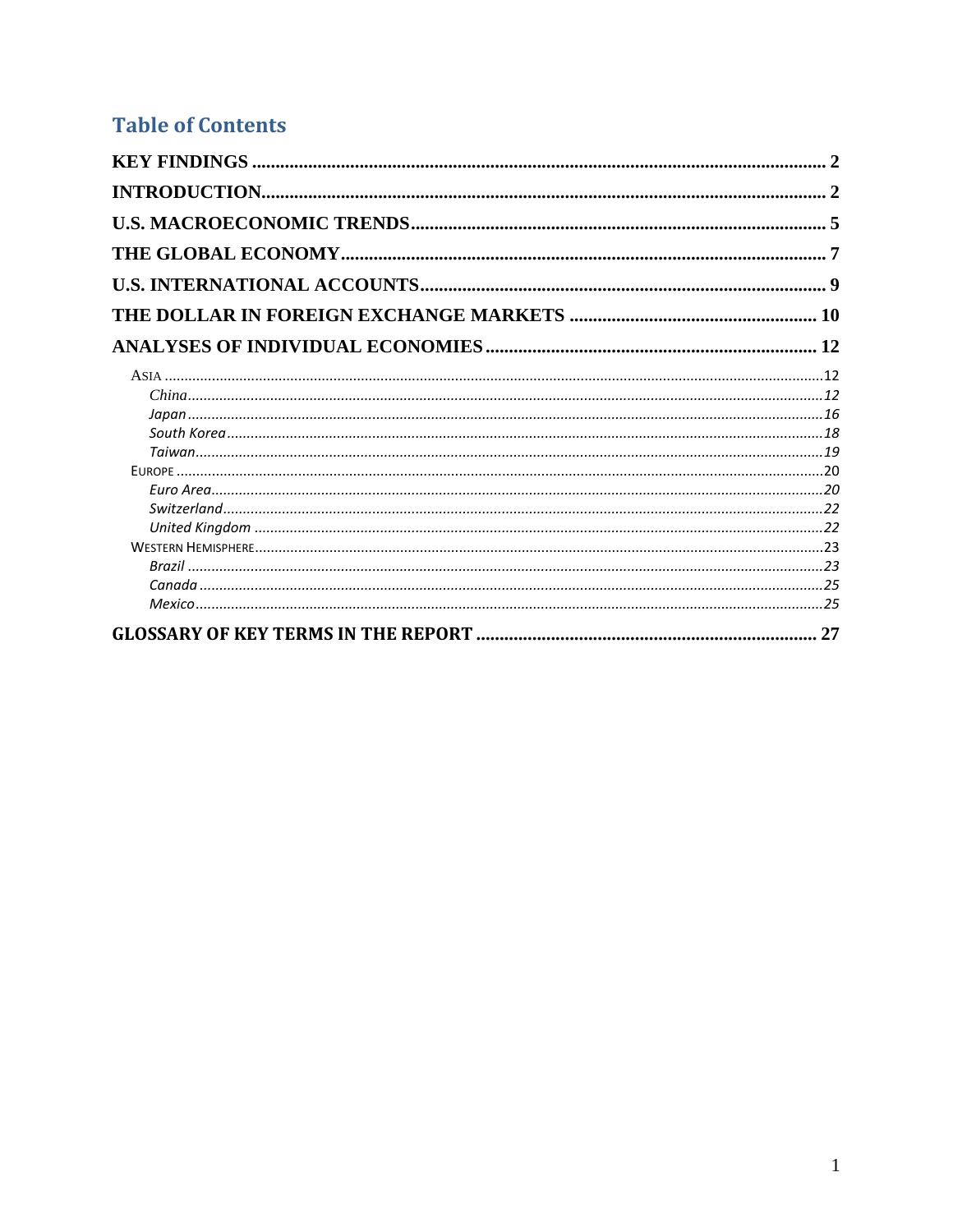## <span id="page-2-0"></span>**Key Findings**

<span id="page-2-1"></span>The Omnibus Trade and Competitiveness Act of 1988 (the "Act") requires the Secretary of the Treasury to provide semiannual reports on the international economic and exchange rate policies of the major trading partners of the United States. Under Section 3004 of the Act, the Report must consider "whether countries manipulate the rate of exchange between their currency and the United States dollar for purposes of preventing effective balance of payments adjustment or gaining unfair competitive advantage in international trade." This Report covers developments in 2010. Treasury has concluded that no major trading partner of the United States met the standards identified in Section 3004 of the Act during the period covered in this Report.

The U.S. economy continues to recover, with six consecutive quarters of expansion and cumulative growth of 4.5 percent since mid-2009. The unemployment rate eased from 9.9 percent to 9.4 percent over the course of 2010 as businesses added more than 1.3 million workers to private payrolls, but unemployment remains unacceptably high. Recovery was fueled by the fiscal stimulus of the American Recovery and Reinvestment Act, along with the Financial Stability Plan, housing-related programs, and actions taken by the Federal Reserve to ease monetary and financial conditions. To help ensure that the recovery is sustained, Congress passed and the President signed the Tax Relief, Unemployment Insurance Reauthorization and Job Creation Act of 2010 in December. Partly as a result of improving economic and financial conditions, the federal budget deficit narrowed to \$1.3 trillion (8.9 percent of GDP) in FY2010, from \$1.4 trillion (9.9 percent of GDP) in FY2009. The Administration is committed to reducing the deficit substantially further and to putting the debt-to-GDP ratio on a sustainable path.

The overall global recovery has gained considerable momentum, but has proceeded at very different speeds in emerging market economies and advanced economies. Global economic activity in 2010 was stronger than anticipated, with aggregate global growth of around 5 percent according to the IMF. That result was markedly higher than the 1.9 percent pace of growth projected for 2010 by the IMF in early 2009 during the depth of the crisis, and the 3.9 percent pace of growth envisaged for 2010 by the IMF in early 2010. Emerging market economies grew in the aggregate by 7 percent and contributed 68 percent of total global growth, while the advanced economies grew 3 percent. Growth was stronger than originally expected in Germany, Japan, and the United States. The IMF is currently projecting global growth of 4.5 percent in both 2011 and 2012.

The multi-speed global recovery in 2010 was dominated by several key developments. The first was heightened concern over sovereign debt, particularly in Europe, which resulted in rising interest rates and yield spreads in the affected European economies. During the crisis in Greece in April and May, investors reduced their exposure, financial market volatility increased, and capital flowed into safe haven currencies and jurisdictions. Later, near the end of 2010, during the crisis in Ireland, contagion was less pronounced but sovereign debt yields increased in the European periphery countries, where they remain high. Economic conditions in the periphery pose considerable downside risks to the region, and beyond the region if not contained.

The second key development was the steady rise in commodity prices throughout the year, both oil and non-oil commodities, amid stronger global growth, adverse weather developments, and weak supply responses. The IMF estimates that prices increased 20 to 30 percent for oil and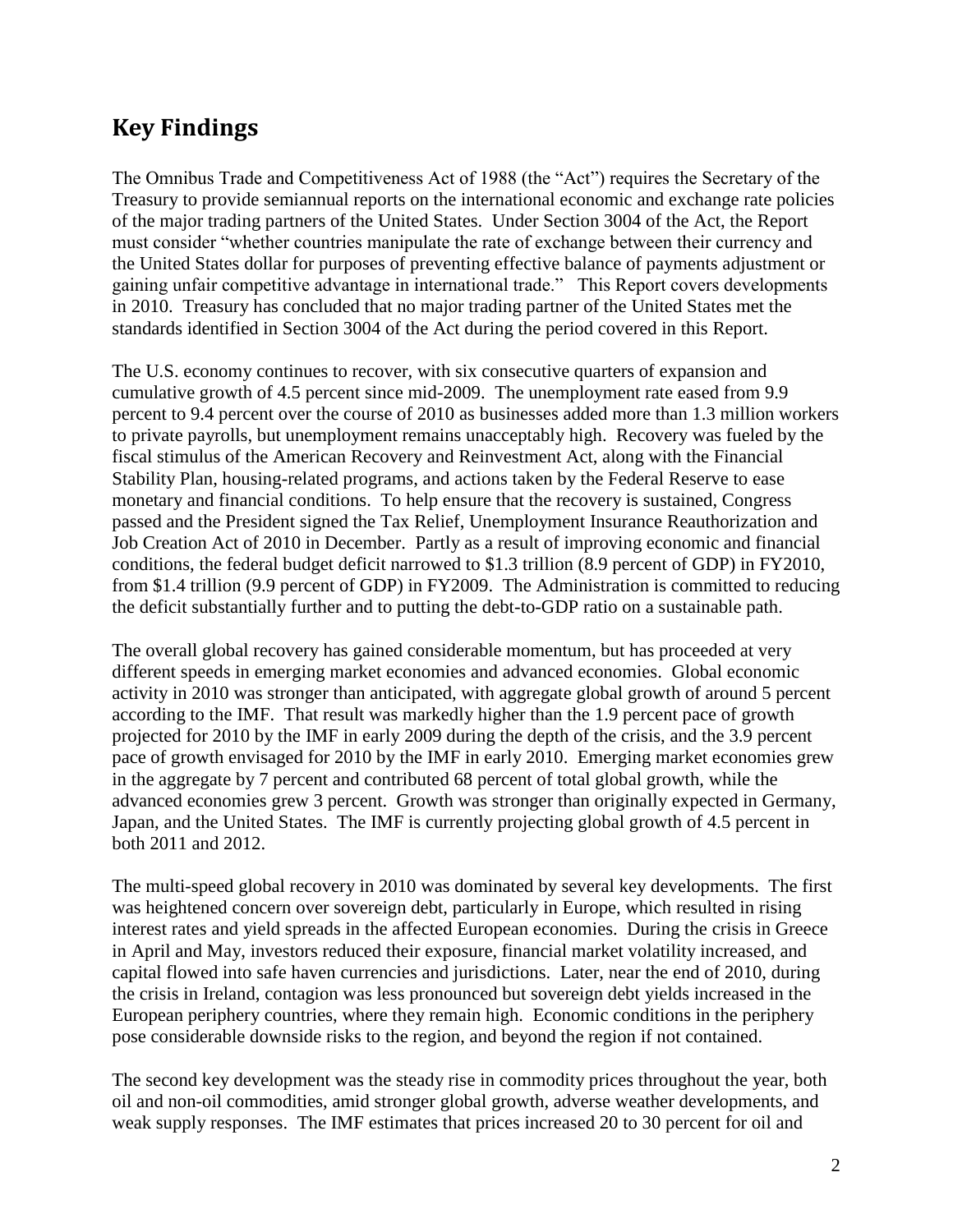non-oil commodities in 2010. Higher prices for commodity inputs and food prices, coupled with reduced spare capacity in some economies, has put upward pressure on inflation across most emerging market economies, forcing authorities in those countries to tighten monetary policy. Inflation in the advanced economies appears to remain well contained, while in Japan the authorities continue to grapple with weak domestic demand and deflation. In the event increased global growth and demand for oil is not associated with a corresponding increase in oil supply, higher oil prices would pose a risk to the recovery.

Third, capital flows to emerging markets (EMs) were buoyant in 2010, especially in the latter part of the year. The fundamental driver of increased capital flows to emerging markets is the strengthened performance of these economies, especially relative to advanced economies, and the ensuing higher yields on EM investments, particularly in the context of continued easy monetary policies in the advanced economies. Though data are only partial and suffer lags, the evidence suggests that capital inflows to emerging markets had returned to pre-crisis levels in 2009 and continued at that pace through mid-2010. Beginning in late September and running through the first week of November, capital flows to EMs increased, most prominently equity flows, before tapering off. In December, flows were back to levels prevailing for most of the past 18 months and the several years prior to the crisis. In response, a number of countries have either implemented or are contemplating putting in place capital controls or prudential measures. Restrictions on capital inflows and intervention to maintain rigid exchange rates in some countries have diverted capital flows to emerging markets with open capital accounts and more flexible exchange rate policies, forcing the latter to bear the brunt of adjustment and leading in some cases to overvalued exchange rates.

Fourth, whereas the global recession and sharp decline in global trade had the effect of reducing global current account imbalances, the recovery has witnessed a modest widening of external imbalances once again. Recognizing the risk to future global growth posed by the partial reemergence of large external imbalances, G-20 Leaders agreed in Seoul to devise a framework to help identify imbalances in need of corrective and preventive actions. As part of the Seoul Action Plan, Leaders agreed on the importance of greater exchange rate flexibility and marketdetermined exchange rate systems where exchange rates reflect underlying economic fundamentals. G-20 Leaders also agreed to refrain from competitive devaluation of their currencies.

With respect to exchange rate policies, ten economies were reviewed in this Report, accounting for nearly three-fourths of U.S. trade. Many of the economies have fully flexible exchange rates. A few have more tightly managed exchange rates, with varying degrees of management. This report highlights the need for greater exchange rate flexibility, most notably by China, but also in other economies.

In China, the authorities decided in June 2010 to once again allow the exchange rate to appreciate in response to market forces. Since the June announcement, the renminbi (RMB) has appreciated by a total of 3.7 percent against the dollar as of January 27, or at a rate of approximately six percent per year in nominal terms. Because inflation in China is significantly higher than it is in the United States (in the second half of 2010, the annual rate of CPI inflation was more than 5 percentage points higher in China than in the United States), the RMB has been appreciating more rapidly against the dollar on a real, inflation-adjusted basis, at a rate which if sustained would amount to more than 10 percent per year. China is also undertaking a relaxation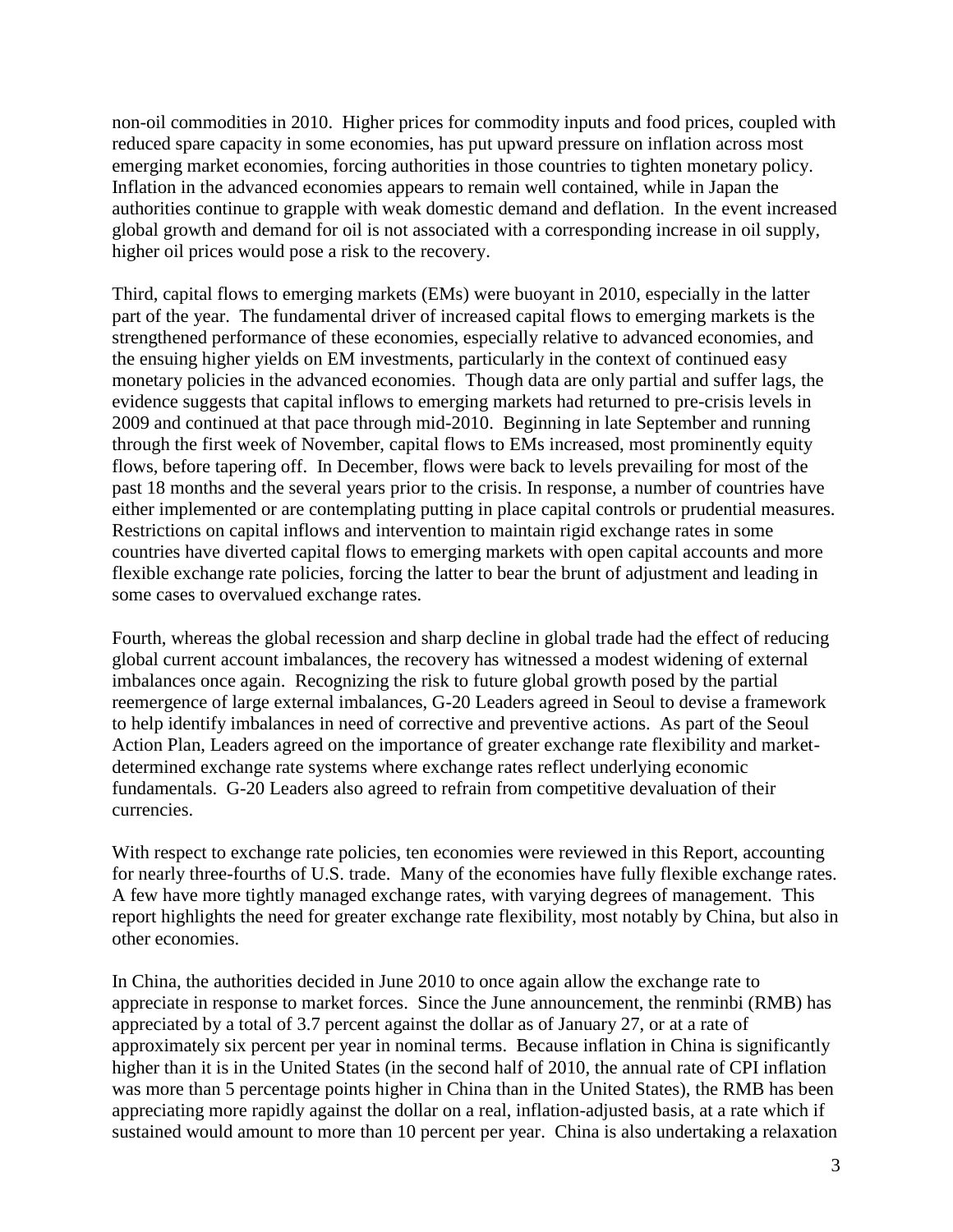of restrictions on the use of the RMB. These reforms will gradually erode the controls that help the authorities manage the level of the exchange rate, and over time will contribute to a more market-determined exchange rate.

China's continued rapid pace of foreign reserve accumulation and the huge flow of capital from the Chinese public to advanced countries that it implies, the essentially unchanged level of China's real effective exchange rate especially given rapid productivity growth in the traded goods sector, and widening of current account surpluses, all indicate that the renminbi remains substantially undervalued. It is in China's interest to allow the nominal exchange rate to appreciate more rapidly, both against the dollar and against the currencies of its other major trading partners. If it does not, China will face the risk of more rapid inflation, excessively rapid expansion of domestic credit, and upward pressure on property and equity prices, all of which could threaten future economic growth. By trying to limit the pace of appreciation, China's exchange rate policy is also working against its broad strategy to strengthen domestic demand. And China's gradualist approach on the exchange rate also adds to the substantial pressure now being experienced by other emerging economies that run more flexible exchange rate systems and that have already seen substantial exchange rate appreciation.

Many in China recognize that China is too large relative to the world economy for it to continue to rely on foreign demand to grow. They also recognize that exchange rate flexibility needs to be part of China's efforts to change its pattern of growth. During President Hu's state visit to the United States in January 2011, China committed in a joint statement of Presidents Obama and Hu that "China will continue to promote RMB exchange rate reform and enhance RMB exchange rate flexibility, and promote the transformation of its economic development model."

Based on the resumption of exchange rate flexibility last June and the acceleration of the pace of real bilateral appreciation over the past few months, and in view of the commitment during President Hu's visit that China will intensify its efforts to expand domestic demand and further enhance exchange rate flexibility, Treasury has concluded that the standards identified in Section 3004 of the Act during the period covered in this Report have not been met with respect to China. Treasury's view, however, is that progress thus far is insufficient and that more rapid progress is needed. Treasury will continue to closely monitor the pace of appreciation of the RMB by China.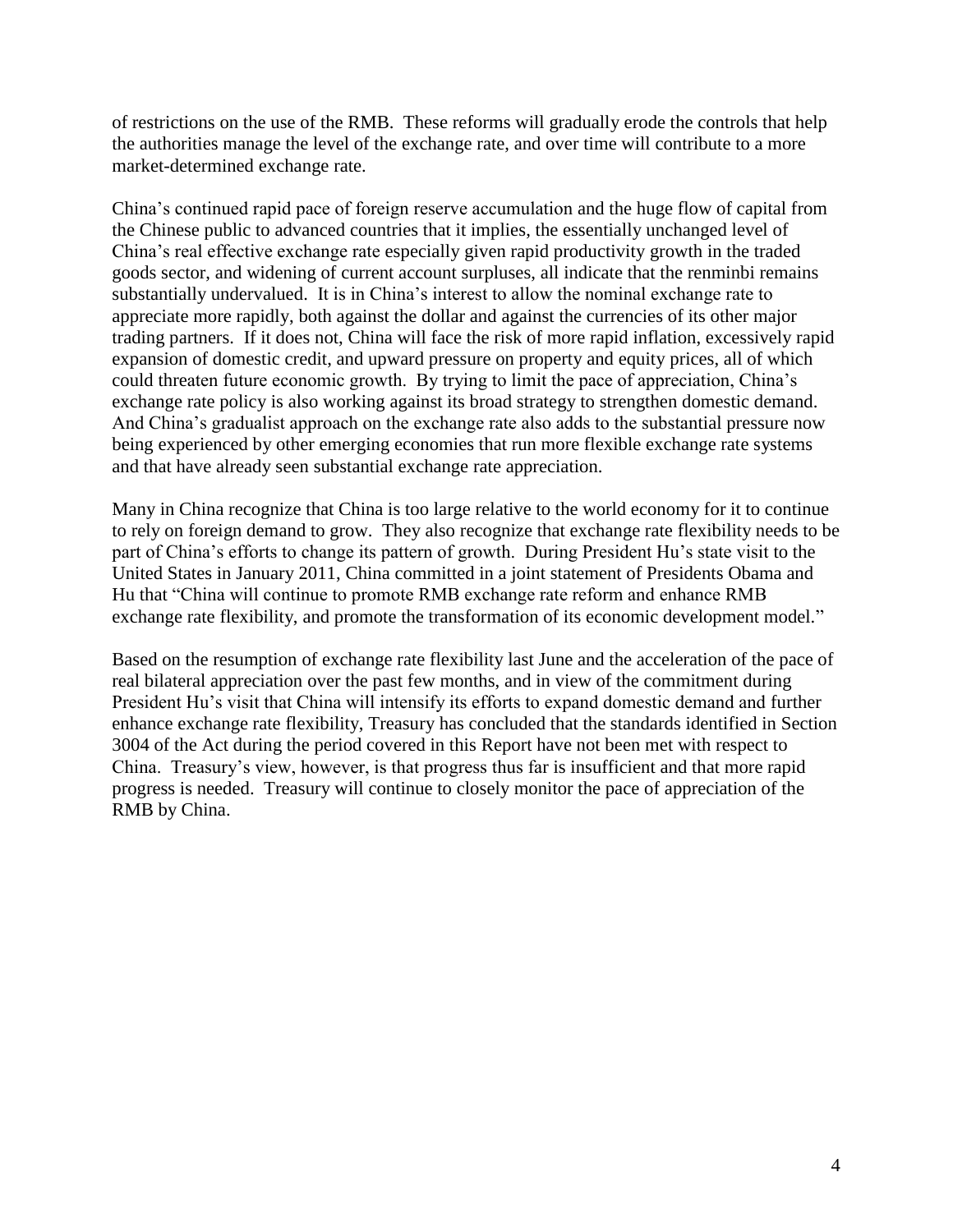## **Introduction**

This report focuses on international economic and foreign exchange developments in 2010. Where pertinent and when available, data and developments through January 2011 are included.

Exports and imports of goods to and from the areas whose economies and currencies are discussed in this report accounted for 72 percent of U.S. merchandise trade in the first 11 months of 2010.

## <span id="page-5-0"></span>**U.S. Macroeconomic Trends**

The U.S. economy continued to recover in 2010 from the deepest recession in the postwar period. Real GDP rose by 2.8 percent over the four quarters of the year and businesses started to hire again, adding more than 1.3 million workers to private sector payrolls. The unemployment rate eased by 0.5 percentage point to end the year at 9.4 percent – still very high by historical standards, but down from a peak of 10.1 percent in October 2009. Home sales and residential construction both surged during the spring, as consumers took advantage of the home buyer tax credit prior to its expiration on April 30. Since then, housing activity has slowed, but there are recent signs that the sector may be stabilizing. Financial and credit markets reacted strongly to adverse developments in European sovereign debt markets during the spring, but conditions have improved notably since then, as global prospects have improved.

The advancement in the U.S. economy has been supported by the fiscal stimulus of the American Recovery and Reinvestment Act, along with the Financial Stability Plan, housing-related programs, and actions taken by the Federal Reserve to ease monetary and financial conditions. To help ensure that the recovery is sustained, Congress passed and the President signed the Tax Relief, Unemployment Insurance Reauthorization and Job Creation Act of 2010 in December. This legislation, which includes a 2 percent payroll tax cut and the extension of unemployment benefits through 2011, is expected to provide a significant boost to the economy in 2011. Partly in response to this legislation, private forecasters revised up their forecasts for real GDP growth in 2011. A broad consensus now expects real GDP to grow by 3.3 percent over the four quarters of 2011, and sees the unemployment rate declining gradually to around 9.1 percent by the end of the year.

#### *The U.S. Economy Continued to Grow in 2010*

During 2010, real GDP increased by 2.8 percent on top of a 3.3 percent gain in the second half of 2009, on an annualized basis. Growth slowed temporarily in the spring as imports jumped and the pace of inventory accumulation slowed sharply, but the expansion picked up speed again in the second half of 2010. In the fourth quarter, real GDP growth accelerated to a 3.2 percent annual rate as consumer spending strengthened and residential investment edged higher. Private domestic final demand (consumption plus investment) rose nearly 4.5 percent in the fourth quarter, up from 2.25 percent in the third quarter. This suggests that the recovery is increasingly being powered by core private demand rather than government spending. Since the expansion began in mid 2009, real GDP has increased 4.5 percent, more than reversing the 4.1 percent drop in output that occurred during the recession.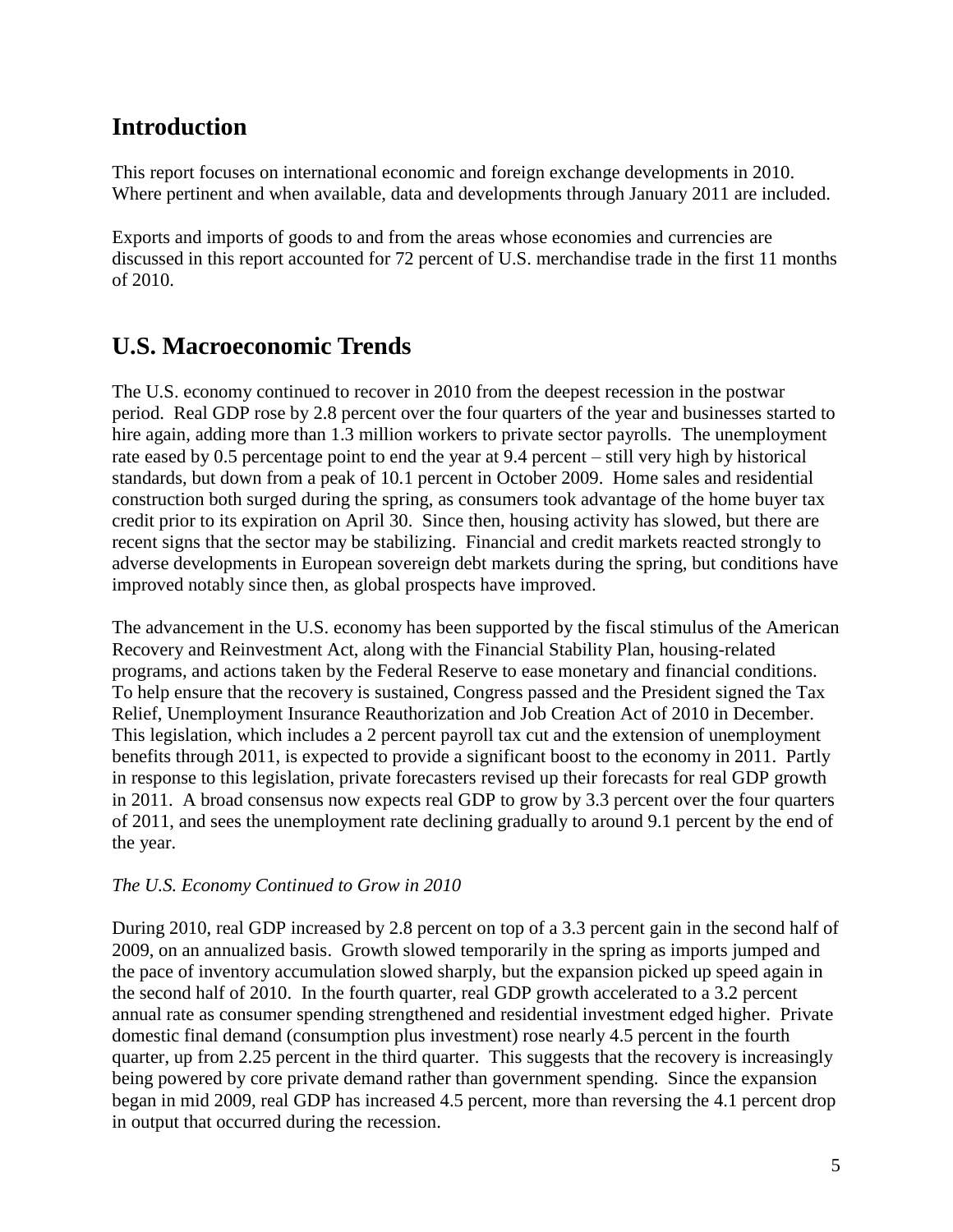#### *Housing Activity Was Volatile*

Housing starts and home sales jumped sharply in the spring in response to the home buyer tax credit. After the tax credit expired on April 30, however, both sales and new home building slowed sharply. Single-family housing starts fell a cumulative 24 percent between April and July, leaving them at their lowest level since May 2009. Since then, they have been relatively stable, on balance, at a low level. Home sales have started to recover, helped in part by historically low mortgage rates. In the fourth quarter, sales of new and existing single-family homes rose about 15 percent, recouping almost two-thirds of the drop that occurred after the tax credit expired. The pickup in sales helped trim the stock of homes on the market, but inventories at the end of 2010 were still very high relative to sales: new homes for sale ended the year at a 6.9-month supply and existing homes for sale stood at an 8.1-month supply. The large overhang of homes on the market, exacerbated by the historically high level of homes in foreclosure, continued to weigh on prices in 2010. House price measures appeared to stabilize in early 2010 but began to fall again in the fourth quarter. The S&P/Case-Shiller 20-city house price index declined on a year-over-year basis in both October and November following eight straight months of growth; the FHFA house price index fell 4.3 percent over the year ending in November, the largest decline since July 2009.

#### *Employment Turned Up but Unemployment Remained High*

Employment started to grow again at the start of 2010. Over the twelve months of the year, nonfarm private-sector payrolls increased by more than 1.3 million. The bulk of these jobs have been in the service-providing industries, particularly health care and professional and business services. Manufacturing – a sector hit particularly hard by the downturn – also has added workers to its payrolls. During the year, factory employment rose by 136,000, accounting for 10 percent of total private sector job growth. Despite these gains, the level of private-sector employment in December 2010 was still 7.1 million lower than in December 2007, when the recession began.

Unemployment eased slightly but was still very high at year's end. The headline unemployment rate stood at 9.4 percent in December, 0.5 percentage point lower than a year earlier, but still nearly double its pre-recession level.

#### *Inflation Remained Low and Stable*

The large degree of slack in labor markets and low level of capacity utilization continued to restrain inflation in 2010. Headline consumer prices rose a moderate 1.5 percent over the twelve months of 2010, and core consumer prices were up just 0.8 percent. That was the lowest calendar year core inflation rate in the history of the series, dating back to 1957. Growth of compensation costs remained subdued, exerting little upward pressure on price inflation. The Employment Cost Index (ECI) for private-industry workers rose 2.0 percent over the year ending in December. Recent year-over-year gains in this measure are among the smallest in the 30-year history of the data series.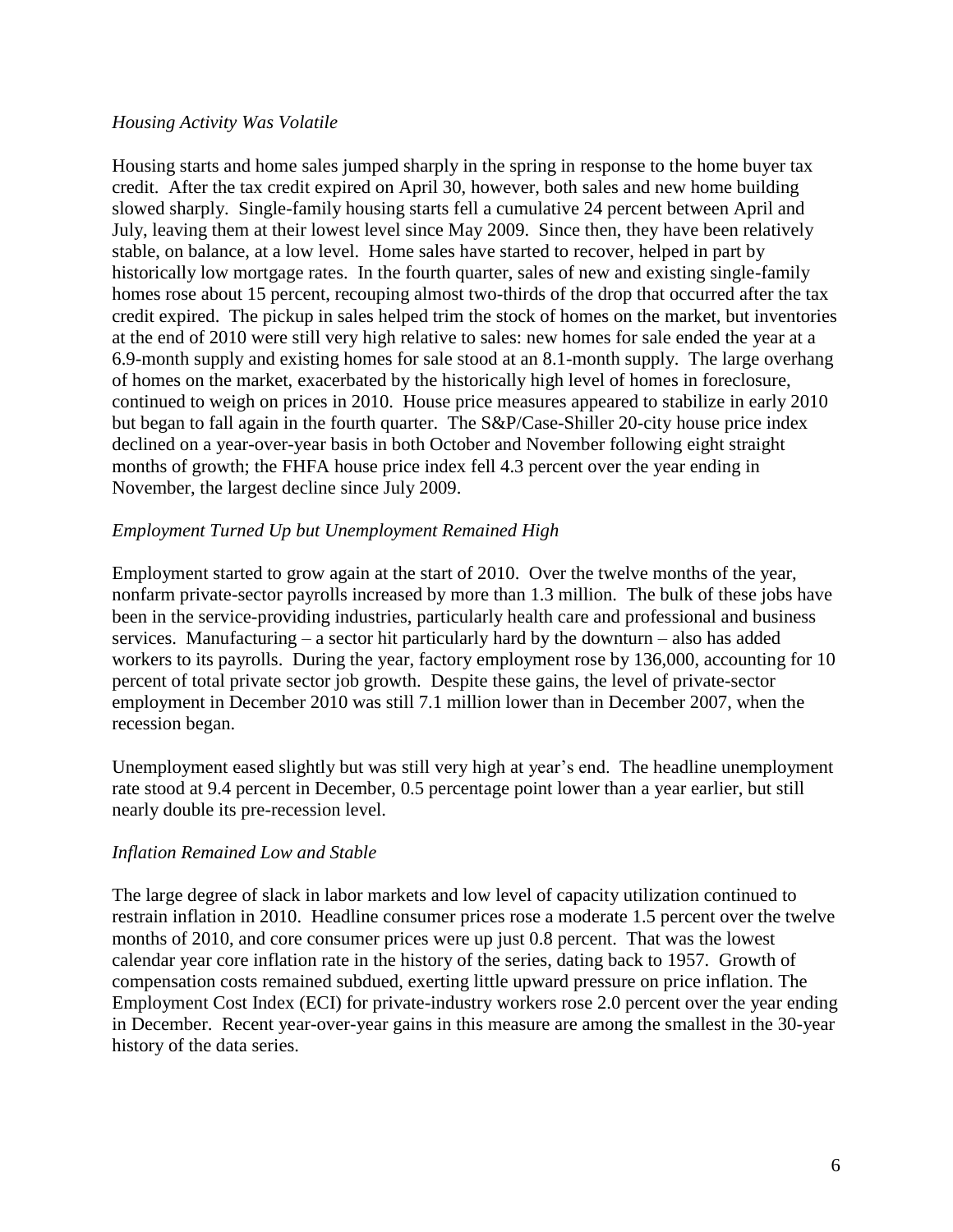#### *Conditions in Financial and Credit Markets Improved*

Conditions in financial and credit markets deteriorated somewhat during the spring of 2010, reflecting concerns about the sustainability of sovereign debt in Europe and the pace of recovery in the United States. Equity markets began to slip in late April and financial market volatility increased sharply. Interest rate spreads widened, reflecting stepped up risk aversion, but did not approach late 2008 levels. Despite these developments, financial and credit market conditions remained far better than during the 2008 financial crisis.

The CBOE Volatility Index (VIX), a measure of perceived risk in credit markets, rose to a 14 month high of nearly 46 percent in early May, but eased during the summer and was fluctuating around 18 percent in late December. The S&P 500 recovered from the decline that occurred in the spring to post a 12.8 percent gain for the year. The 3-month U.S. dollar LIBOR-OIS spread (a measure of stress in term interbank funding markets) increased to around 35 basis points in late June but by the end of the year had narrowed to around 13 basis points. Spreads for corporate debt over Treasuries also widened during the late spring and early summer but remained elevated heading into 2011. The 10-year Baa corporate yield spread over Treasuries was around 270 basis points at the end of 2010, up about 30 basis points since April but notably lower than the December 2008 peak of 616 basis points. Mortgage rates, which were generally stable at a low level during the first four months of 2010, fell steadily from late April through mid-November, when they reached new lows. Mortgage rates edged higher in subsequent weeks but remained low, with the 30-year rate around 4.8 percent at the end of 2010.

#### *The Federal Budget Deficit Narrowed*

Partly as a result of improving economic and financial conditions, the federal budget deficit narrowed to \$1.3 trillion (8.9 percent of GDP) in FY2010 from \$1.4 trillion (9.9 percent of GDP) in FY2009. The Administration remains committed to trimming the deficit substantially further and to putting the debt-to-GDP ratio on a sustainable path. The FY2012 budget, to be released in mid-February, will include updated assumptions about the future path of economic growth and new projections for the path of the deficit over the next ten years.

## <span id="page-7-0"></span>**The Global Economy**

The global economy recovered strongly in 2010, growing an estimated 5.0 percent compared to a contraction in output of 0.9 percent in 2009. The pace of the recovery across economies, however, was highly uneven, with the advanced economies expanding by an estimated 3.0 percent in the aggregate and emerging market and developing economies growing by 7.1 percent in the aggregate. Emerging market economies in Asia grew a collective 9.3 percent.

In many economies, growth was too slow to make much headway against continuing high levels of unemployment, which at the end of the year stood at 10.0 percent in the euro area, 7.9 percent in the UK (in October), 4.9 percent in Japan, and 9.4 percent in the United States. Only some of the G-7 advanced economies have returned to their pre-crisis levels of economic output, and even fewer have erased the employment losses suffered during the crisis.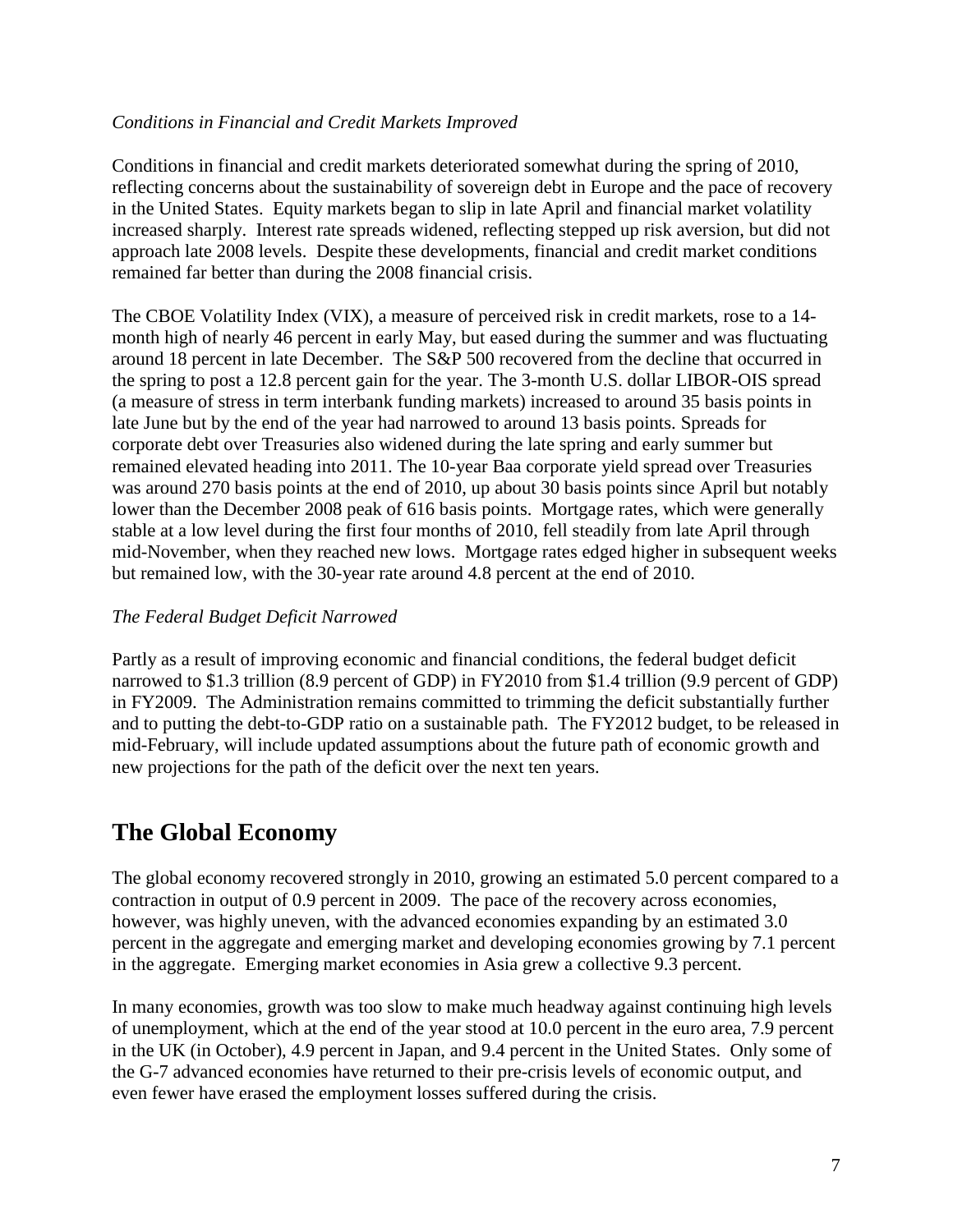

Global financial conditions generally improved throughout 2010, although there were marked disruptions in the late spring resulting from severe strains in sovereign debt markets in Greece and other countries in the euro area periphery and again in the late fall when troubles centered in Ireland. Elevated financial stress in the periphery of the euro area has carried over into 2011. Major advanced economy ten-year sovereign yields were below pre-crisis levels throughout 2010, with yields declining through much of the first half of 2010, rising in the fall, but still ending the year below where yields started the year. Sovereign yields on ten-year maturities in the European periphery economies widened to near 10 percent in some countries and over 10 percent in Greece; while spreads over Treasuries in emerging market economies declined throughout the year to at or below pre-crisis levels. Equity markets across all regions gained in 2010.

Inflation was contained throughout 2010 in the advanced economies, estimated in the aggregate by the IMF at 1.5 percent, but picked up in emerging markets to 6.3 percent. In the former group, economic slack restrained upward price pressures while, in the latter, stronger economic activity and rising food prices boosted inflation by about 1 percentage point over 2009. Commodity prices rose steadily throughout 2010, with oil prices up, on average, about 28 percent and non-fuel commodity prices up 23 percent.

As the global recovery has broadened, and inflation has picked up in some emerging market economies, attention has increasingly shifted to the withdrawal of the extraordinary stimulus provided in 2009 and 2010. At the G-20 Leaders Summit in Toronto in June 2010, Leaders of the advanced economies (except Japan) committed to halving their budget deficits by 2013 and to stabilizing or reducing their debt-to-GDP ratios by 2016. Many G-20 countries are planning to gradually reduce their budget deficits beginning in 2011.

Monetary policy was on hold or eased somewhat among the major advanced economies in 2010. Australia and Canada were exceptions among the advanced economies, raising policy rates in 2010 by 100 and 75 basis points, respectively. In emerging markets, however, where inflation is higher and has been moving up in some economies, a number of economies, including Brazil, China, India, Korea, and Taiwan, have taken steps to tighten monetary conditions.

As the global economy has recovered, and investor risk appetites have returned, global capital flows have picked up. The fundamental driver of increased capital flows to emerging markets is the strengthened performance of these economies, especially relative to advanced economies,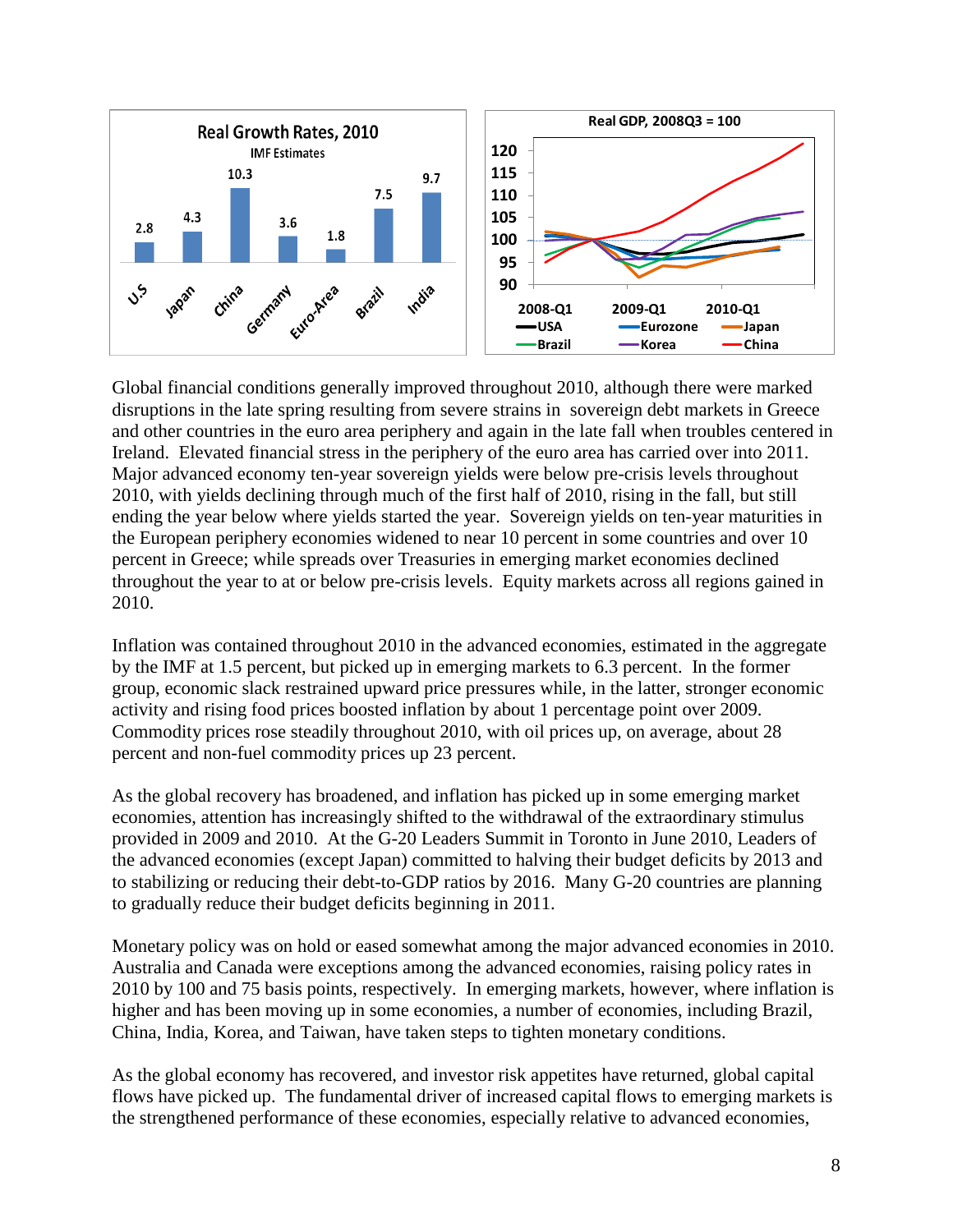and the ensuing higher yields on EM investments, particularly in the context of continued easy monetary policies in the advanced economies. Though data are only partial and suffer lags, the evidence suggests that capital inflows to emerging markets had returned to pre-crisis levels in 2009 and continued at that pace through mid-2010. Beginning in late September and running through the first week of November, capital flows to EMs increased, most prominently equity flows, before tapering off. In December, flows were back to levels prevailing for most of the past 18 months and the several years prior to the crisis. In response, a number of countries have either implemented or are contemplating putting in place capital controls or prudential measures. Restrictions on capital inflows and intervention to maintain rigid exchange rates in some countries have diverted capital flows to emerging markets with open capital accounts and more flexible exchange rate policies, forcing the latter to bear the brunt of adjustment and leading in some cases to overvalued exchange rates.

|               | 2008   | 2009   | 2010 | 2010-Q1 | 2010-Q2 | 2010-Q3 | 2010-Q4 |
|---------------|--------|--------|------|---------|---------|---------|---------|
| Euro area     | $-1.8$ | $-0.8$ | n.a. | $-0.1$  | $-0.3$  | $-0.6$  | n.a.    |
| France        | $-1.9$ | $-2.0$ | n.a. | $-2.0$  | $-1.9$  | $-2.4$  | n.a.    |
| Germany       | 6.7    | 4.9    | n.a. | 4.9     | 4.4     | 5.5     | n.a.    |
| Japan         | 3.3    | 2.8    | n.a. | 3.9     | 3.2     | 3.7%    | n.a.    |
| United States | $-4.7$ | $-2.7$ | n.a. | $-3.0$  | $-3.4$  | $-3.5$  | n.a.    |
| China         |        | $4.8*$ | 5.2  |         | $4.0**$ | 7.2     | 5.3     |

\* Estimated based on revised balance of payments methodology. \*\* First half 2010

Following the collapse in global trade of more than 10 percent in 2009, trade recovered in 2010 and by the end of the year was near its pre-crisis peak. As trade recovered, global current account imbalances also widened from their crisis-related lows – especially among the largest trading economies. Partly because of the widening imbalances, but also because of insufficient progress in achieving the global demand rebalancing envisioned under the G-20 Framework for Strong, Sustainable, and Balanced Growth, G-20 Leaders agreed in Seoul to devise a framework to help identify imbalances in need of corrective and preventive actions. As part of the Seoul Action Plan, Leaders agreed on the importance of greater exchange rate flexibility and marketdetermined exchange rate systems where exchange rates reflect underlying economic fundamentals. G-20 Leaders also agreed to refrain from competitive devaluation of their currencies. Current Account Balance as a Percent of GDP<br> **1.8** - 0.08 n.a. -0.1 - 0.3 - 0.6 n.a.<br> **1.9** - 2.0 n.a. -0.1 - 0.3 - -1.9 - 2.4 n.a.<br> **6.7** 4.9 n.a. -2.0 - 1.9 - 2.4 n.a.<br> **1.9** - 2.8 n.a. -3.0 - 1.9 - 2.4 n.a.<br> **1.9** - 2.8

## <span id="page-9-0"></span>**U.S. International Accounts**

The U.S. current account deficit in 2009 was the smallest since 1999 in dollar terms and the smallest as a share of GDP since 1998. In 2010, through the third quarter, the U.S. current account deficit widened by \$82.1 billion to 3.3 percent of GDP, a 0.7 percentage point increase over the same period in 2009. This included a 0.5 percentage point widening in the non-oil goods and services deficit

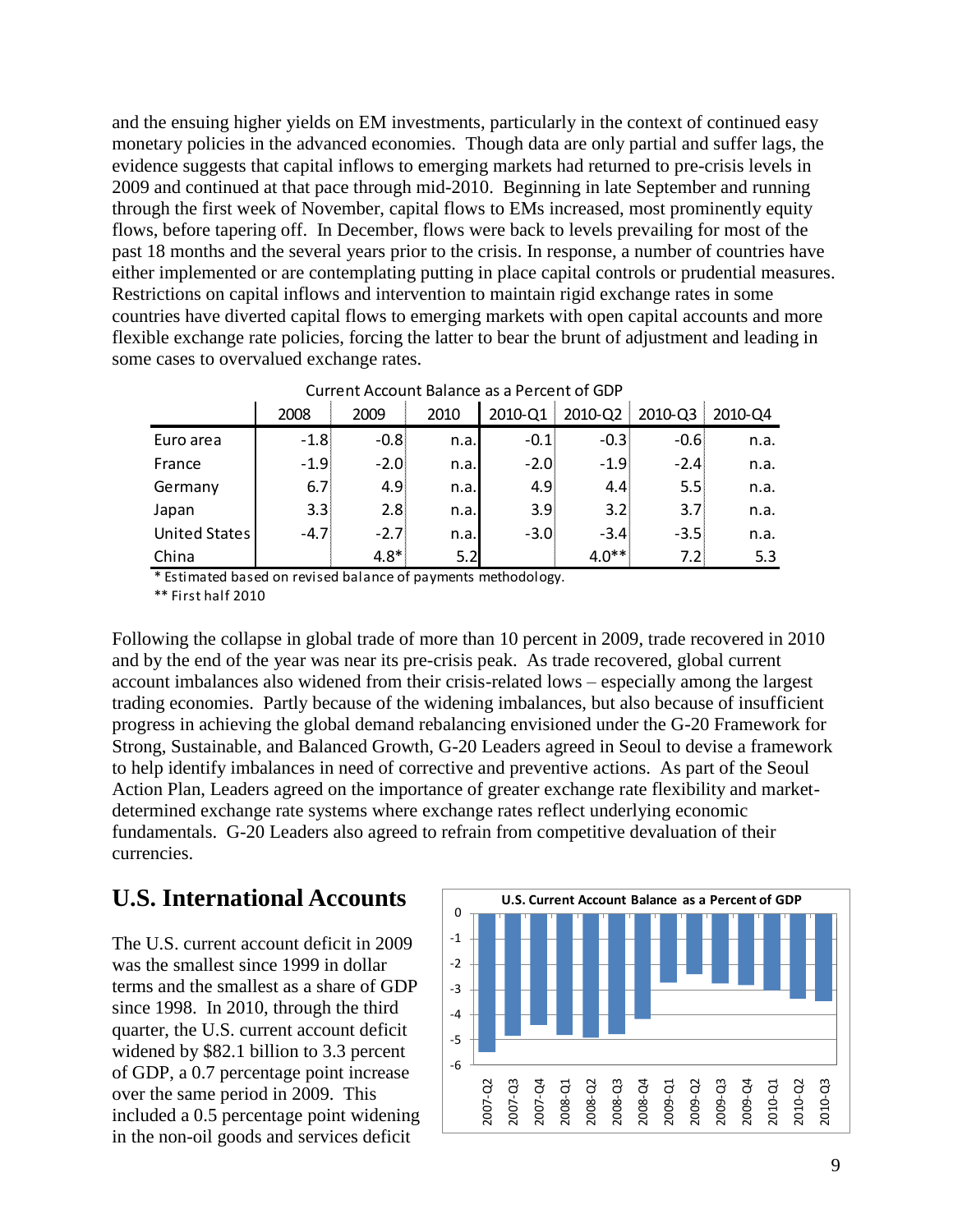and a 0.5 percentage point increase in the oil deficit. The net investment income surplus increased by \$37.9 billion to partially offset the increase in the trade deficit.

| <b>U.S. Balance of Payments and Trade</b>                                                                                                                                                                                                                                                                                                                                                                                                                                                                                                                                                                                                                                                                                                                                                                                                                                                                                                                               |                   |                   |                   |                  |                  |                   |
|-------------------------------------------------------------------------------------------------------------------------------------------------------------------------------------------------------------------------------------------------------------------------------------------------------------------------------------------------------------------------------------------------------------------------------------------------------------------------------------------------------------------------------------------------------------------------------------------------------------------------------------------------------------------------------------------------------------------------------------------------------------------------------------------------------------------------------------------------------------------------------------------------------------------------------------------------------------------------|-------------------|-------------------|-------------------|------------------|------------------|-------------------|
| (\$ billions, seasonally adjusted unless indicated)                                                                                                                                                                                                                                                                                                                                                                                                                                                                                                                                                                                                                                                                                                                                                                                                                                                                                                                     | 2008              | 2009              | 2009-Q4           | 2010-Q1          | 2010-Q2          | 2010-Q3           |
| <b>Current Account</b>                                                                                                                                                                                                                                                                                                                                                                                                                                                                                                                                                                                                                                                                                                                                                                                                                                                                                                                                                  |                   |                   |                   |                  |                  |                   |
| -- Balance on goods                                                                                                                                                                                                                                                                                                                                                                                                                                                                                                                                                                                                                                                                                                                                                                                                                                                                                                                                                     | -834.7            | $-506.9$          | $-140.1$          | $-151.3$         | $-169.6$         | $-171.2$          |
| -- Balance on services                                                                                                                                                                                                                                                                                                                                                                                                                                                                                                                                                                                                                                                                                                                                                                                                                                                                                                                                                  | 135.9             | 132.0             | 35.4              | 36.9             | 36.5             | 36.8              |
| -- Balance on income 1/                                                                                                                                                                                                                                                                                                                                                                                                                                                                                                                                                                                                                                                                                                                                                                                                                                                                                                                                                 | 152.0             | 121.4             | 35.1              | 40.2             | 43.0             | 41.1              |
| -- Net unilateral current transfers                                                                                                                                                                                                                                                                                                                                                                                                                                                                                                                                                                                                                                                                                                                                                                                                                                                                                                                                     | $-122.0$          | $-124.9$          | $-31.3$           | $-34.9$          | $-33.2$          | $-33.9$           |
| Balance on current account                                                                                                                                                                                                                                                                                                                                                                                                                                                                                                                                                                                                                                                                                                                                                                                                                                                                                                                                              | $-668.9$          | $-378.4$          | $-100.9$          | $-109.2$         | $-123.2$         | $-127.2$          |
| Balance on current account as % of GDP                                                                                                                                                                                                                                                                                                                                                                                                                                                                                                                                                                                                                                                                                                                                                                                                                                                                                                                                  | $-4.7$            | $-2.7$            | $-2.8$            | $-3.0$           | $-3.4$           | $-3.5$            |
| Major Capital Flow Components (financial inflow +)                                                                                                                                                                                                                                                                                                                                                                                                                                                                                                                                                                                                                                                                                                                                                                                                                                                                                                                      |                   |                   |                   |                  |                  |                   |
| Net bank flows                                                                                                                                                                                                                                                                                                                                                                                                                                                                                                                                                                                                                                                                                                                                                                                                                                                                                                                                                          | 10.7              | $-590.1$          | $-7.3$            | $-108.0$         | $-63.8$          | -88.6             |
| Net direct investment flows                                                                                                                                                                                                                                                                                                                                                                                                                                                                                                                                                                                                                                                                                                                                                                                                                                                                                                                                             | $-22.8$           | $-134.0$          | $-41.6$           | $-51.4$          | $-54.5$          | $-12.6$           |
| Net sales of securities                                                                                                                                                                                                                                                                                                                                                                                                                                                                                                                                                                                                                                                                                                                                                                                                                                                                                                                                                 | 917.3             | 290.2             | 91.5              | 149.7            | 114.7            | 269.9             |
| Net liabilities to unaffiliated foreigners by nonbank concerns<br><b>Memo</b> Items                                                                                                                                                                                                                                                                                                                                                                                                                                                                                                                                                                                                                                                                                                                                                                                                                                                                                     | 384.6             | 123.0             | $-8.7$            | 31.7             | 20.7             | 1.9               |
|                                                                                                                                                                                                                                                                                                                                                                                                                                                                                                                                                                                                                                                                                                                                                                                                                                                                                                                                                                         |                   |                   |                   |                  |                  |                   |
| Statistical discrepancy                                                                                                                                                                                                                                                                                                                                                                                                                                                                                                                                                                                                                                                                                                                                                                                                                                                                                                                                                 | 85.0              | 162.5             | $-14.8$           | 74.5             | 92.2             | $-54.4$           |
| Change in foreign official assets in the United States<br><b>Trade in Goods: Balance</b>                                                                                                                                                                                                                                                                                                                                                                                                                                                                                                                                                                                                                                                                                                                                                                                                                                                                                | 550.8<br>$-816.2$ | 450.0<br>$-503.6$ | 116.8<br>$-139.0$ | 72.5<br>$-148.4$ | 43.6<br>$-166.6$ | 141.6<br>$-167.7$ |
|                                                                                                                                                                                                                                                                                                                                                                                                                                                                                                                                                                                                                                                                                                                                                                                                                                                                                                                                                                         | 1287.4            | 1056.0            | 286.9             | 303.1            | 313.3            | 320.6             |
| Total exports, of which:                                                                                                                                                                                                                                                                                                                                                                                                                                                                                                                                                                                                                                                                                                                                                                                                                                                                                                                                                |                   |                   |                   |                  |                  |                   |
| -- Agricultural products                                                                                                                                                                                                                                                                                                                                                                                                                                                                                                                                                                                                                                                                                                                                                                                                                                                                                                                                                | 108.4<br>457.7    | 93.9<br>390.5     | 25.8<br>102.1     | 25.9<br>105.9    | 23.3<br>110.6    | 25.4<br>113.8     |
| -- Capital goods except autos<br>-- Automotive products                                                                                                                                                                                                                                                                                                                                                                                                                                                                                                                                                                                                                                                                                                                                                                                                                                                                                                                 | 121.4             | 81.7              | 25.0              | 27.1             | 28.3             | 27.9              |
| -- Consumer goods except autos and food                                                                                                                                                                                                                                                                                                                                                                                                                                                                                                                                                                                                                                                                                                                                                                                                                                                                                                                                 | 161.3             | 150.0             | 39.7              | 40.7             | 40.4             | 41.1              |
| -- Industrial supplies and materials 2/                                                                                                                                                                                                                                                                                                                                                                                                                                                                                                                                                                                                                                                                                                                                                                                                                                                                                                                                 | 388.0             | 296.7             | 82.7              | 90.5             | 97.0             | 97.4              |
| Total imports, of which:                                                                                                                                                                                                                                                                                                                                                                                                                                                                                                                                                                                                                                                                                                                                                                                                                                                                                                                                                | 2103.6            | 1559.6            | 426.0             | 451.5            | 479.9            | 488.2             |
| -- Petroleum and products                                                                                                                                                                                                                                                                                                                                                                                                                                                                                                                                                                                                                                                                                                                                                                                                                                                                                                                                               | 779.5             | 462.5             | 75.4              | 85.4             | 84.8             | 81.9              |
| -- Capital goods except autos                                                                                                                                                                                                                                                                                                                                                                                                                                                                                                                                                                                                                                                                                                                                                                                                                                                                                                                                           | 453.7             | 369.3             | 98.4              | 101.8            | 112.1            | 116.2             |
| -- Automotive products                                                                                                                                                                                                                                                                                                                                                                                                                                                                                                                                                                                                                                                                                                                                                                                                                                                                                                                                                  | 231.2             | 157.6             | 49.1              | 50.4             | 57.6             | 60.0              |
| -- Consumer goods except autos and food                                                                                                                                                                                                                                                                                                                                                                                                                                                                                                                                                                                                                                                                                                                                                                                                                                                                                                                                 | 481.6             | 428.4             | 111.2             | 113.7            | 120.5            | 124.7             |
| The dollar value of U.S. exports through the first three quarters of 2010 increased 17.2 percent<br>relative to the same time period in 2009, while imports increased 21.8 percent. In real, price-<br>adjusted terms, exports increased 15.7 percent while imports increased 15.6 percent.                                                                                                                                                                                                                                                                                                                                                                                                                                                                                                                                                                                                                                                                             |                   |                   |                   |                  |                  |                   |
| The Dollar in Foreign Exchange Markets                                                                                                                                                                                                                                                                                                                                                                                                                                                                                                                                                                                                                                                                                                                                                                                                                                                                                                                                  |                   |                   |                   |                  |                  |                   |
| Over the course of 2010, the dollar was affected by shifts in global risk appetite and changes in<br>relative growth expectations, especially among the major economies. In the first quarter of 2010,<br>the nominal effective value of the dollar rose by 0.3 percent against a broad group of currencies.<br>The dollar then appreciated by 4.7 percent on a nominal effective from the end of April to the<br>first week of June as spreading market concerns about sovereign debt in Greece and other euro<br>area periphery countries led to a sharp reduction in risk appetite across all asset classes, with<br>particularly strong gains against the euro. From early June through mid-September the dollar<br>traded back toward where it began the year as a moderation in asset and currency market<br>volatility reduced safe haven demand for dollars, and the dollar ended the year slightly below<br>where it began against the other major currencies. |                   |                   |                   |                  |                  |                   |
| Based on the Federal Reserve's nominal effective exchange rate index, the dollar depreciated 1.1<br>percent against the other major currencies in 2010 and 3.6 percent against the other important                                                                                                                                                                                                                                                                                                                                                                                                                                                                                                                                                                                                                                                                                                                                                                      |                   |                   |                   |                  |                  |                   |

## <span id="page-10-0"></span>**The Dollar in Foreign Exchange Markets**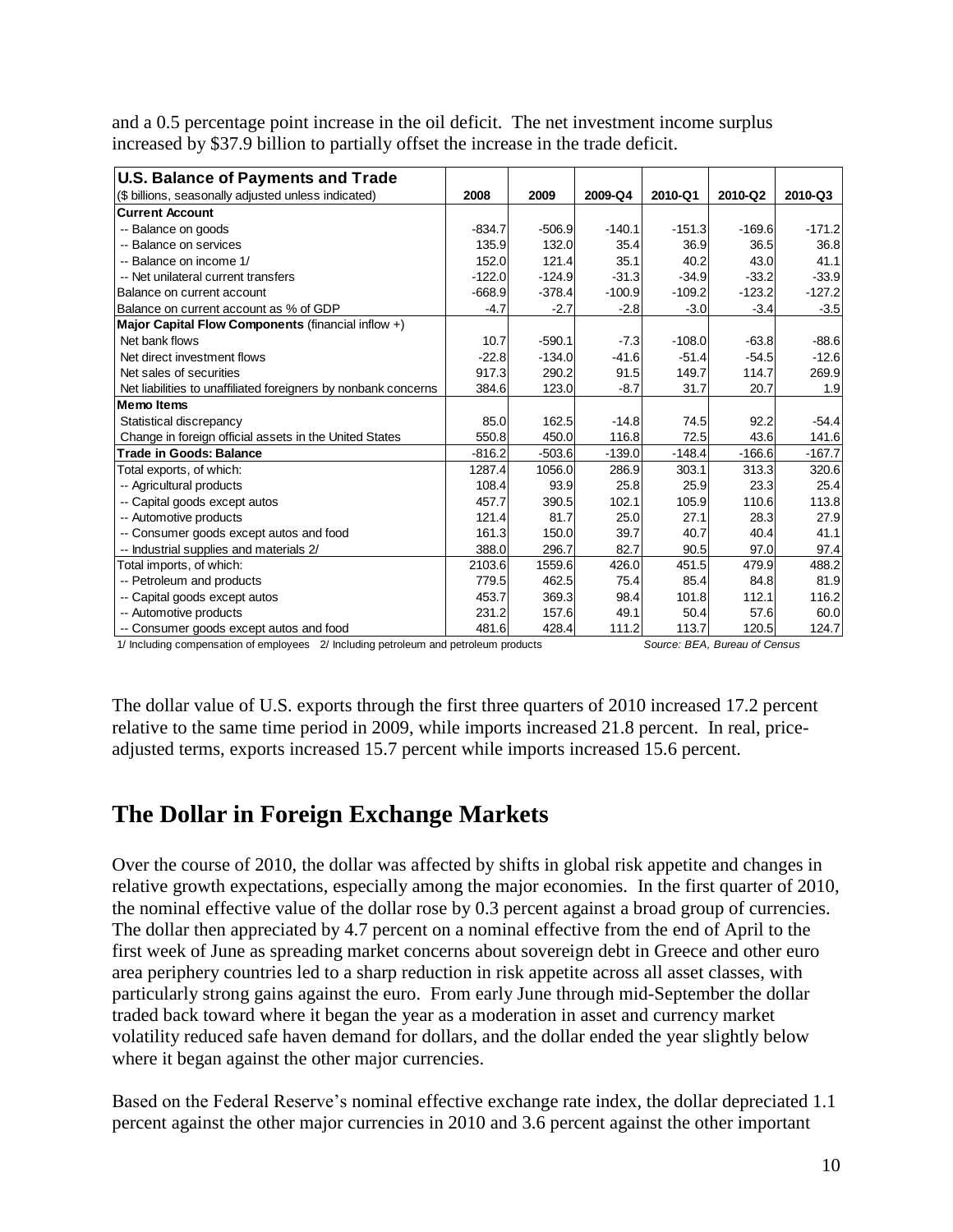trading partners (OITP). The latter is a measure of the dollar's value against emerging market currencies. In 2011, through late January, the dollar declined by 1.1 percent against the other major currencies but only 0.3 percent against the OITP currencies. Against the broad set of currencies (major and OITP combined), the dollar depreciated by 2.4 percent on a nominal effective basis in 2010. On a real effective basis, the dollar depreciated 2.7 percent against the other major currencies and 6.0 percent against the OITP currencies.



Against the euro, the dollar appreciated during the year by 7.1 percent. Against the yen, the dollar depreciated by 12.7 percent during 2010. Among the emerging market currencies covered in this report the dollar appreciated by 0.9 percent against the Russian ruble, and depreciated by 3.5 percent against the renminbi and 4.8 percent against the Brazilian *real*.



In real effective terms, the dollar's value ended the year about where it was prior to the crisis in spring 2008. Taking a longer-term perspective, the euro and the yen are less than 5 percent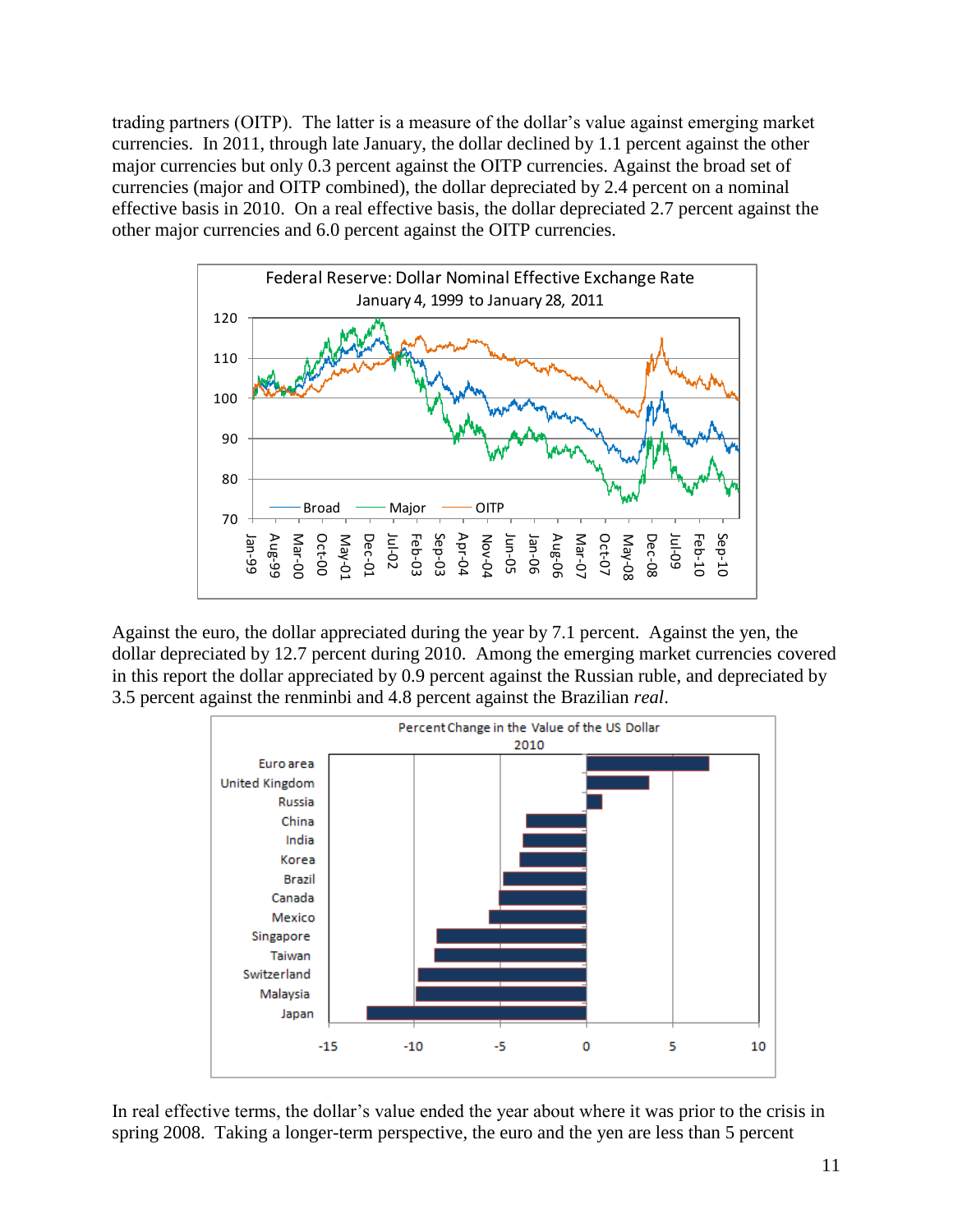below their average values since the start of the BIS index in January 1994, while the dollar is more than 10 percent below its long-term average.



## <span id="page-12-0"></span>**Analyses of Individual Economies**

<span id="page-12-1"></span>*Asia*

#### <span id="page-12-2"></span>**China**

After a period of roughly two years in which China's currency, the renminbi (RMB), was pegged to the U.S. dollar, Chinese authorities decided in June 2010 to once again allow the exchange rate to appreciate in response to market forces. Since the June announcement, the RMB has appreciated by a total of 3.7 percent against the dollar as of January 27, or at a rate of approximately six percent per year in nominal terms. Because inflation in China is significantly higher than it is in the United States (in the second half of 2010, the annual rate of CPI inflation was more than 5 percentage points higher in China than in the United States), the RMB has been appreciating more rapidly against the dollar on a real, inflation-adjusted basis, at a rate which if sustained would amount to more than 10 percent per year. (See Box next page for a discussion of real (inflation-adjusted) appreciation measures.) China is also undertaking a relaxation of restrictions on the use of the RMB. These reforms will gradually erode the controls that help the authorities manage the level of the exchange rate, and over time will contribute to a more market-determined exchange rate.

In 2010, China's economy expanded by 10.3 percent in real terms, up from 9.2 percent in 2009. As it became clear that China's recovery from the global financial crisis and recession was nearly complete, policy attention increasingly turned toward avoiding overheating and containing inflation. As the global recovery strengthened, the composition of China's growth changed. Fostered by fiscal stimulus and strong bank lending, the policy-induced surge in investment that maintained China's high growth rates during the crisis has now begun to slow as economic stimulus has been reined in. At the same time, recoveries in other parts of the world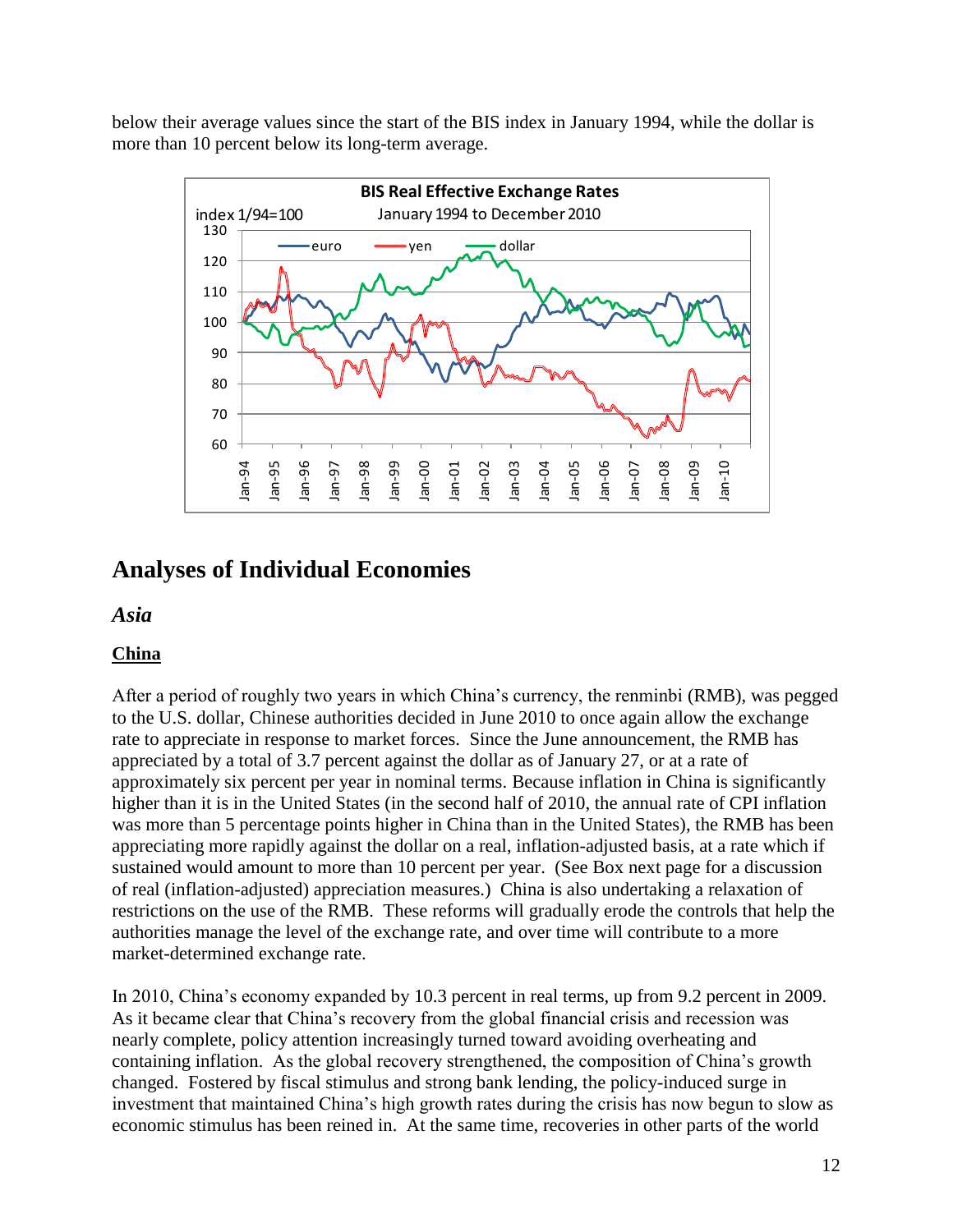have begun to narrow the gap between China's growth and that of its trading partners. As a result, the contribution of investment and consumption to China's growth both declined in 2010 compared to 2009 (5.6 percentage points versus 8.7 for investment; 3.9 percentage points versus 4.1 for consumption), while the contribution of real net exports to growth increased, adding 0.8 percentage points (after subtracting 3.7 percentage points in 2009). Thus, in 2009, China added to the rest of the world's aggregate demand, helping to support the global recovery, but in 2010, it returned to its previous trend of subtracting from the rest of the world's aggregate demand – although less significantly than in the years immediately preceding the global financial crisis.

#### **Box: The Real Bilateral Exchange Rate**

When comparing the relative cost of goods in two countries, changes in the **nominal bilateral exchange rate** are important but don't tell the full story. A more comprehensive measure, the **real bilateral exchange rate**, takes into account the difference in rates of domestic inflation between the two countries, which also impact the relative prices of their goods. To take the illustrative example of a train locomotive, suppose that:

1) The RMB/dollar exchange rate is 6.6, roughly as it is today.

2) A locomotive costs \$2 million in the United States, and that the same locomotive costs RMB13.2 million in China. Therefore, the prices of the two locomotives are identical in dollar terms.

There are 2 different ways that the price of the Chinese locomotive could rise 10 percent in dollar terms, making it more expensive relative to the U.S. locomotive:

**1) Nominal appreciation of the RMB:** The RMB appreciates 10 percent against the dollar, so that the RMB/dollar exchange rate is now 6. The price of the Chinese locomotive in dollars is now \$2.2 million, or 10 percent higher.

**2) Relative Levels of Inflation:** Prices in China rise by 10 percent while prices remain constant in the United States (or, equivalently, prices rise by 10 percentage points more in China than they do in the United States.) With domestic prices 10 percent higher in China, the domestic price of the locomotive is now RMB14.5 million. At an RMB/dollar exchange rate of 6.6, the price of the Chinese locomotive in dollars is now \$2.2 million, or 10 percent higher.

Either alone or together, exchange rate appreciation and higher domestic inflation in China contribute to a **real bilateral appreciation** of the RMB against the dollar: The RMB appreciates 10 percent against the dollar, so that the RMB/dollar exchange rate is now 6, and inflation in China rises by 10 percent, so that the price of the Chinese locomotive is now RMB14.5 million. The price of the Chinese locomotive in dollars is now \$2.4 million (14.5/6), or 21 percent higher than at the start of the period. In this example, real appreciation of the RMB (21 percent) is twice as large as nominal appreciation alone (10 percent).

Note: There are other factors that affect the relative price of Chinese and US goods, and there may not be an exact, one-to-one correspondence between relative inflation rates and the prices of particular goods. But more rapid inflation in China will eventually be reflected in higher costs of production and prices of all Chinese goods – a "real appreciation" – in the same manner that an RMB appreciation raises the prices of Chinese goods.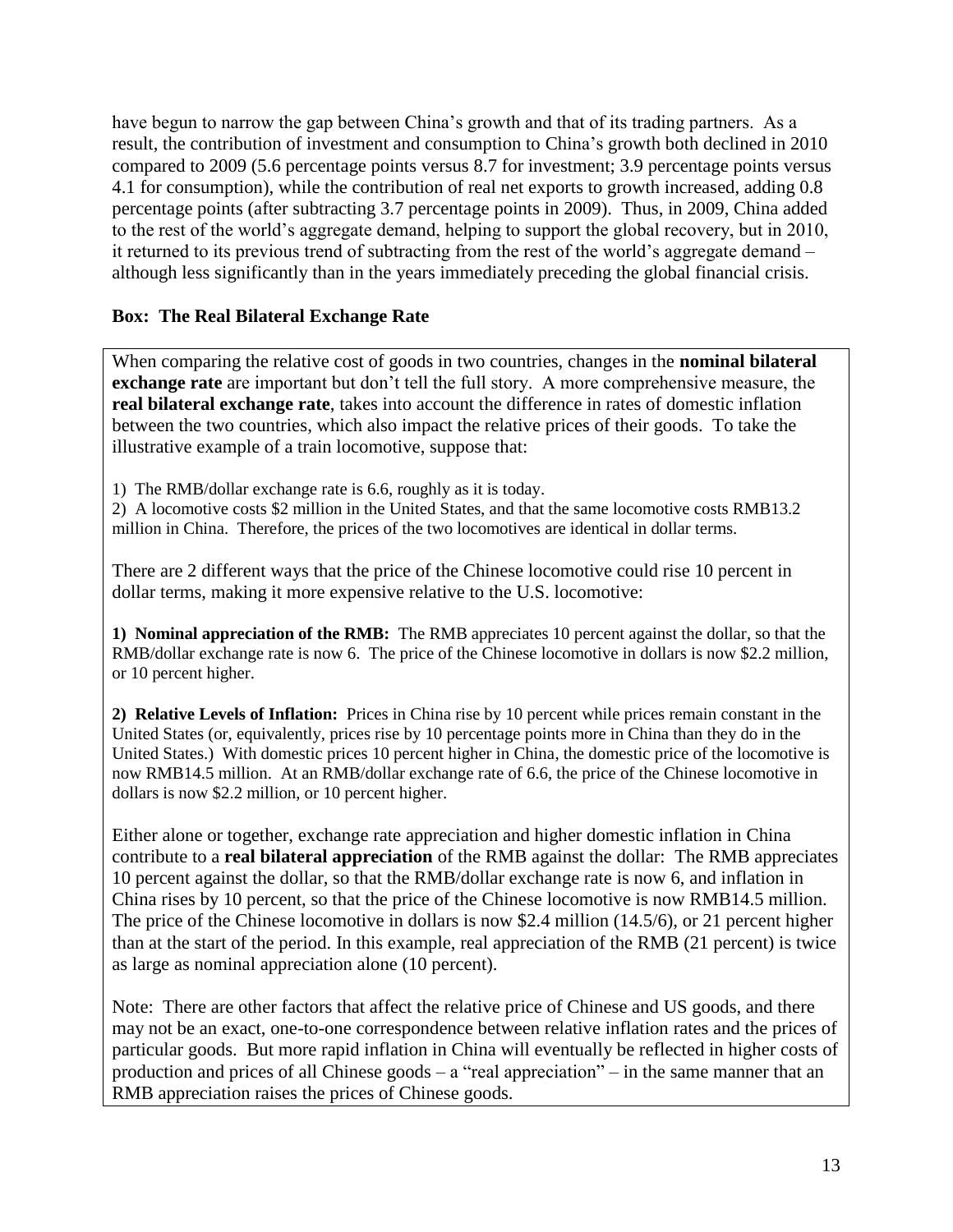Throughout 2010, China shifted to less stimulative monetary and fiscal policies in an attempt to contain rising prices in both goods and property markets. China's fiscal deficit decreased from 2.3 percent of GDP in 2009 to 1.6 percent in 2010, as rising growth boosted revenues. Total bank lending growth fell from a record high of 31.7 percent in 2009 to 19.9 percent in 2010, while broad money (M2) growth fell from 27.8 percent to 19.9 percent. The People's Bank of China (PBOC), increased the amount of reserves that large commercial banks are required to hold at the central bank, from 15.5 percent of total deposits at the beginning of 2010 to 19 percent as of mid-January 2011. The PBOC also raised China's benchmark 1-year lending rate 50 basis points from 5.31 percent to 5.81 percent, although this increase was less than the rise in the inflation rate.

Despite these policy measures, the inflation rate continued to climb and there are signs of rising inflation expectations. China's consumer prices rose 4.6 percent year-over-year in December 2010, up from 1.9 percent in 2009. Non-food consumer price inflation reached 2.1 percent yearover-year in December 2010, its highest level in over ten years.

China's international trade has recovered to well above pre-crisis level. Goods exports on a balance of payments basis rose 31.4 percent in 2010 and are 10.2 percent above their 2008 level. Imports rose 39.1 percent in 2010 and are 23.6 percent above their 2008 level. The 2010 goods and services trade surplus was 4.0 percent of GDP, compared to 4.4 percent of GDP in 2009, and 7.7 percent in 2008. Due to a change in the way Chinese authorities account for retained earnings in the income and FDI balances, the 2010 current account balance is not easily comparable with past years, but it appears China's current account surplus is once again rising. The current account surplus in 2010 was 5.2 percent of GDP, 4.0 percent of GDP in the first half and 6.1 percent in the second half. In its most recent balance of payments data release, China indicated that the current account increased by 25 percent in aggregate between 2009 and 2010, implying an increase from 4.8 percent of GDP in 2009 to 5.2 percent of GDP in 2010.

Many in China recognize that China is too large relative to the world economy for it to continue to rely on foreign demand to grow. They also recognize that exchange rate flexibility needs to be part of China's efforts to change its pattern of growth. During President Hu's state visit to the United States in January 2011, China committed in a joint statement of Presidents Obama and Hu that "China will continue to promote RMB exchange rate reform and enhance RMB exchange rate flexibility, and promote the transformation of its economic development model."

To implement these objectives, the government has articulated a comprehensive program aimed at rebalancing the economy in order to rely more on domestic demand for growth. While China will publish details of its next 5-Year Plan this March, preliminary reports indicate it will include increased public spending on health and education, higher and more strictly enforced minimum wages, greater private sector investment in services, expanded access to financial products for households and small businesses, and higher taxes on carbon and pollution-intensive industries.

While these policy commitments are welcome, it is clear that much of the recent shift toward domestic demand-led growth, and the reduction in China's current account surplus from precrisis levels, are the temporary product of the stimulus measures introduced during the crisis and the fact that China has remained much closer to trend GDP than have its trading partners over the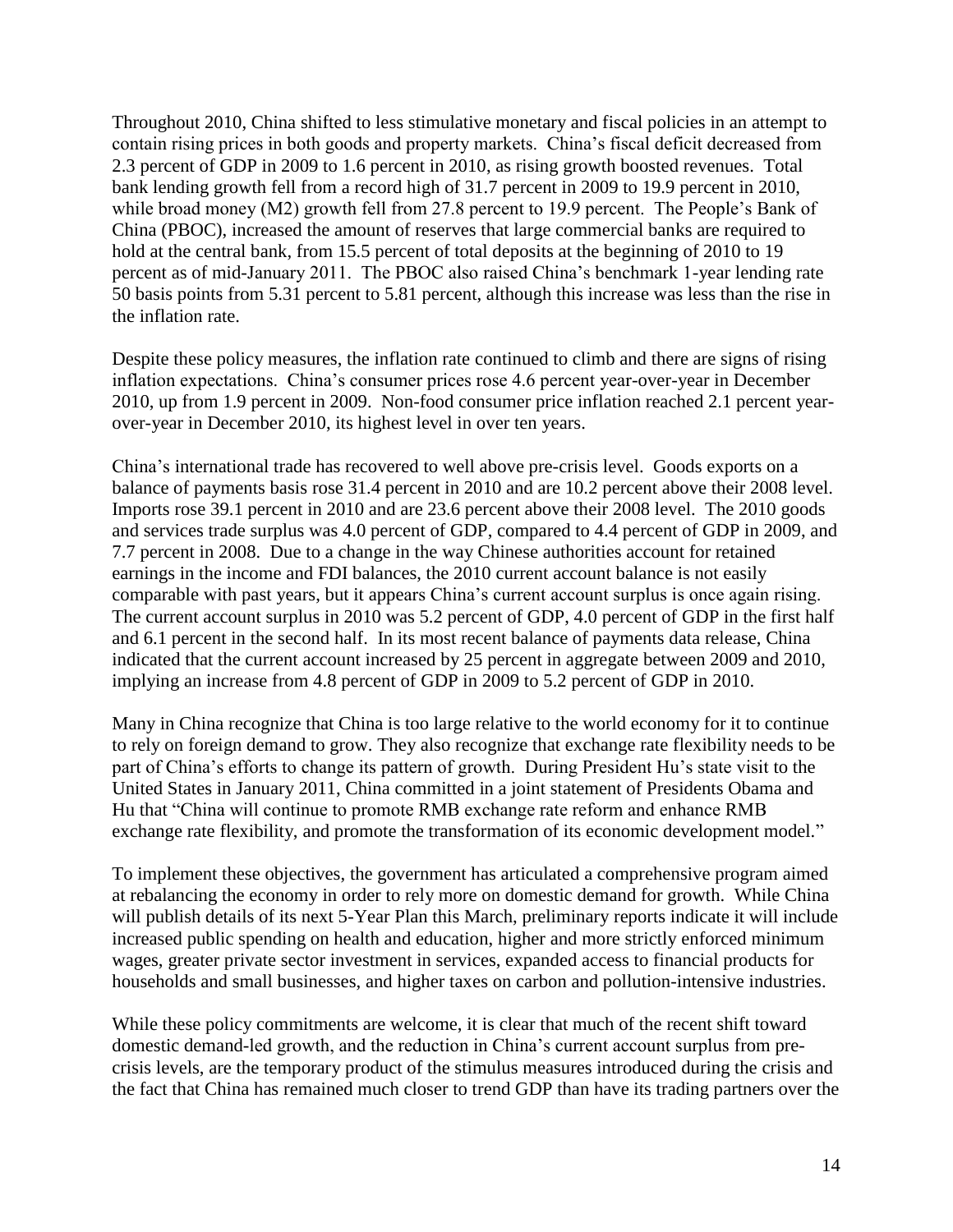past two years.<sup>2</sup> As the differential between China's and advanced economies' output gaps narrow, China's current account surplus will continue to increase, both in absolute terms and as a share of China's GDP, unless China accelerates policy actions to bring about a durable reduction in its external imbalances. Exchange rate reform is one element in this process, but a critical one to ensure that Chinese production shifts to reflect an economy more dependent on domestic demand for growth.

As market pressure for further exchange rate appreciation increased, the PBOC stepped up its foreign exchange intervention, purchasing dollars with RMB, adding to foreign exchange reserves. In 2010, China's foreign exchange reserves rose by \$443 billion, and surged by \$199 billion in the fourth quarter alone. Cumulatively, China has made net purchases of \$2.3 trillion of foreign exchange over the last ten years.

In total, the PBOC held \$2.85 trillion worth of foreign reserves at the end of 2010, equivalent to 48 percent of China's 2010 GDP, or over 24 months of imports, or more than \$2000 for every Chinese citizen. China has transferred (or swapped) some of its accumulated foreign exchange reserves to commercial banks, as well as capitalizing the China Investment Corporation (CIC), its sovereign wealth fund. China's state sector as a whole – including the PBOC, state-owned banks, and CIC – holds roughly \$3.4 trillion in foreign currency assets. China's foreign exchange reserves held in the state sector are roughly three times as high as the reserves held by Japan, the economy with the second largest holdings. When China intervenes to purchase foreign exchange, it creates far more RMB than can be absorbed by the domestic economy without significant inflation. The PBOC has tended to remove RMB liquidity created by issuing PBOC debt – effectively borrowing the money from the Chinese public to purchase foreign reserves. This effectively creates a large flow of capital resources from the Chinese public to the securities of advanced nations.

China's exchange rate regime imposes costs on the financial system and complicates monetary policy. In particular, policy makers have limited increases in domestic interest rates, which is the most often-used tool by central banks when facing rising inflation, to avoid encouraging additional capital inflows which would in turn require an increase in foreign exchange purchases to maintain a stable renminbi. Thus, the exchange rate regime constrains a key tool for containing inflation. Moreover, low domestic interest rates mean that Chinese households earn very little return on their savings, and a declining amount in real terms as domestic inflation in China accelerates.<sup>3</sup>

China's real effective exchange rate has appreciated only modestly over the past decade. China's large increases in productivity in export manufacturing, improvements in transportation and logistics, and China's accession to the WTO all suggest that the RMB should have appreciated more significantly on a real effective basis over this period. A renminbi which is

 $\overline{a}$  $2$  The PBOC estimated that real industrial production in September 2010 was 1 percent above potential. As advanced economies recover, shortfalls in their GDP relative to potential will also narrow, as is already occurring this year. The IMF estimates that in advanced economies as a whole the output gap will decline from 5.4 percent in 2009 to 4.2 percent in 2010 to 3.5 percent in 2011.

<sup>&</sup>lt;sup>3</sup> Since 2004, the average real annual return on a one-year deposit (deflated by the consumer price index) is negative 0.1 percent. In the six year period before 2004, when capital inflows and sterilization were not serious concerns for policy makers, the average real deposit rate for Chinese consumers was 2.5 percent.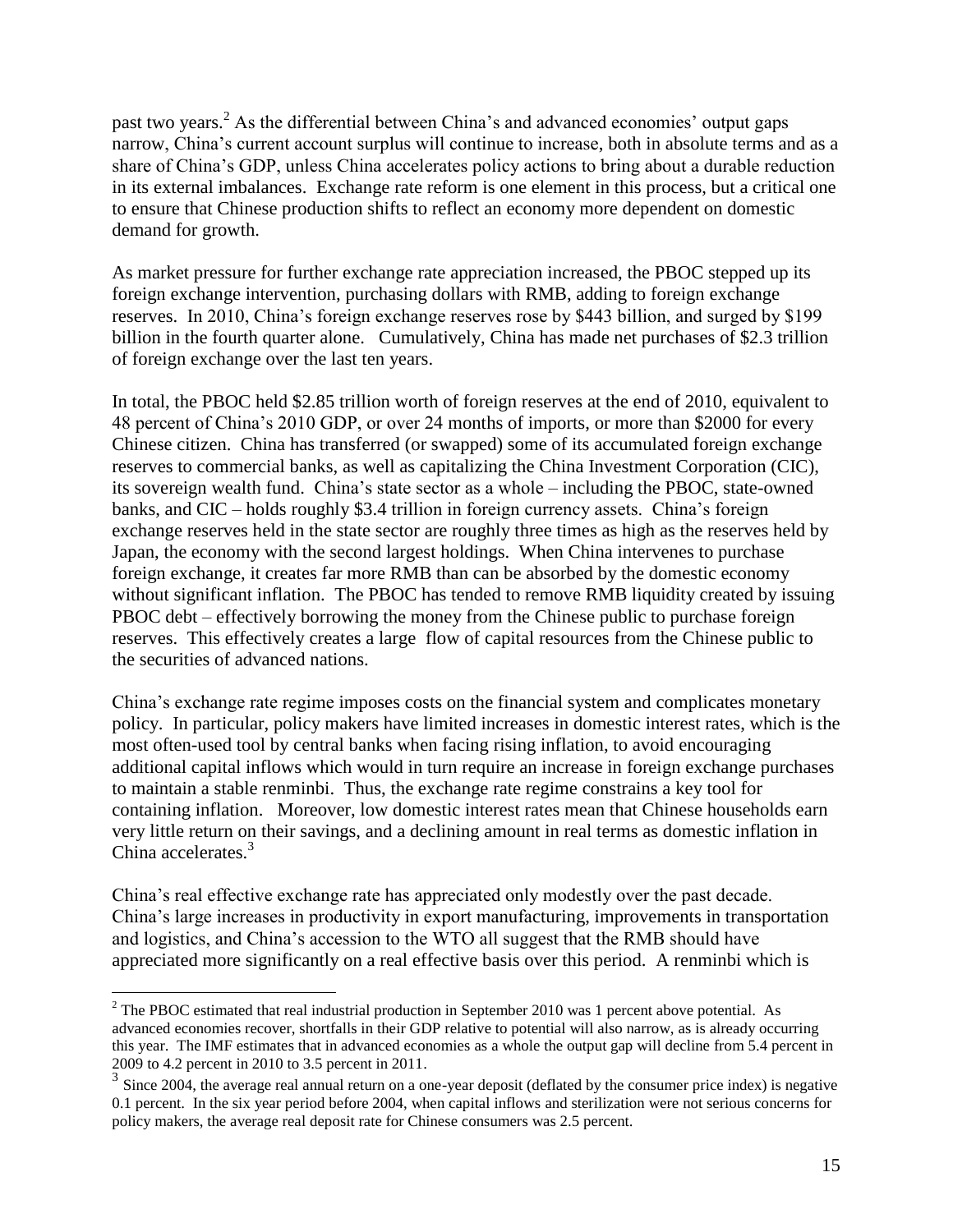below its equilibrium value decreases the purchasing power of China's consumers. Undervaluation increases the price tag on items such as imported food or gasoline, new homes built with imported materials, or a foreign automobile. It also encourages Chinese firms to produce for export markets and cater to the preferences of foreign rather than domestic consumers, placing an additional damper on the growth of domestic demand.

These factors highlight why exchange rate flexibility must play an important role in rebalancing China's economy towards domestic demand-led growth. Greater RMB flexibility would also reduce incentives for intervention by other economies trying to maintain trade competitiveness vis-à-vis China, further promoting global rebalancing and removing distortions and negative externalities from the international monetary system.

China's continued rapid pace of foreign reserve accumulation and the huge flow of capital from the Chinese public to advanced countries that it implies, the essentially unchanged level of China's real effective exchange rate especially given rapid productivity growth in the traded goods sector, and widening of current account surpluses, all indicate that the renminbi remains substantially undervalued. It is in China's interest to allow the nominal exchange rate to appreciate more rapidly, both against the dollar and against the currencies of its other major trading partners. If it does not, China will face the risk of more rapid inflation, excessively rapid expansion of domestic credit, and upward pressure on property and equity prices, all of which could threaten future economic growth. By trying to limit the pace of appreciation, China's exchange rate policy is also working against its broad strategy to strengthen domestic demand. And China's gradualist approach on the exchange rate also adds to the substantial pressure now being experienced by other emerging economies that run more flexible exchange rate systems and that have already seen substantial exchange rate appreciation.

In order to promote greater international use of the renminbi, China has taken steps to gradually increase convertibility of the renminbi and liberalized some capital account transactions. Although still limited in scope and tightly controlled by Chinese authorities, these reforms have spurred rapid growth (albeit from a very small base) of an off-shore renminbi market. Off-shore renminbi deposits, mostly concentrated in Hong Kong, have increased from RMB63 billion (\$9 billion) in January 2010 to RMB280 billion (\$42.4 billion) in November 2010.

#### <span id="page-16-0"></span>**Japan**

Japan maintains a floating exchange rate regime, although the authorities have intervened at times to counter disorderly conditions in the market. The Japanese yen appreciated 12.7 percent against the dollar in 2010 but depreciated by 1.1 percent in January 2011. On a real tradeweighted basis, the yen appreciated 3.9 percent in 2010, although its current level remains weaker than its recent peak in January 2009. IMF estimates indicate that the real value of the yen was consistent with medium-term fundamentals as of October 2010. Recent yen appreciation appears to have reflected both safe haven inflows amid European sovereign debt concerns as well as a narrower interest differential between the U.S. and Japan.

On September 15, 2010, citing "excessive fluctuations in the currency market," Japan intervened in the foreign exchange market for the first time since March 2004, selling ¥2,125 billion and buying roughly US\$25 billion. On that day, the Japanese yen depreciated sharply, falling by 3.2 percent against the dollar, from ¥/\$82.88 in early Japanese market trading to ¥/\$85.64 at New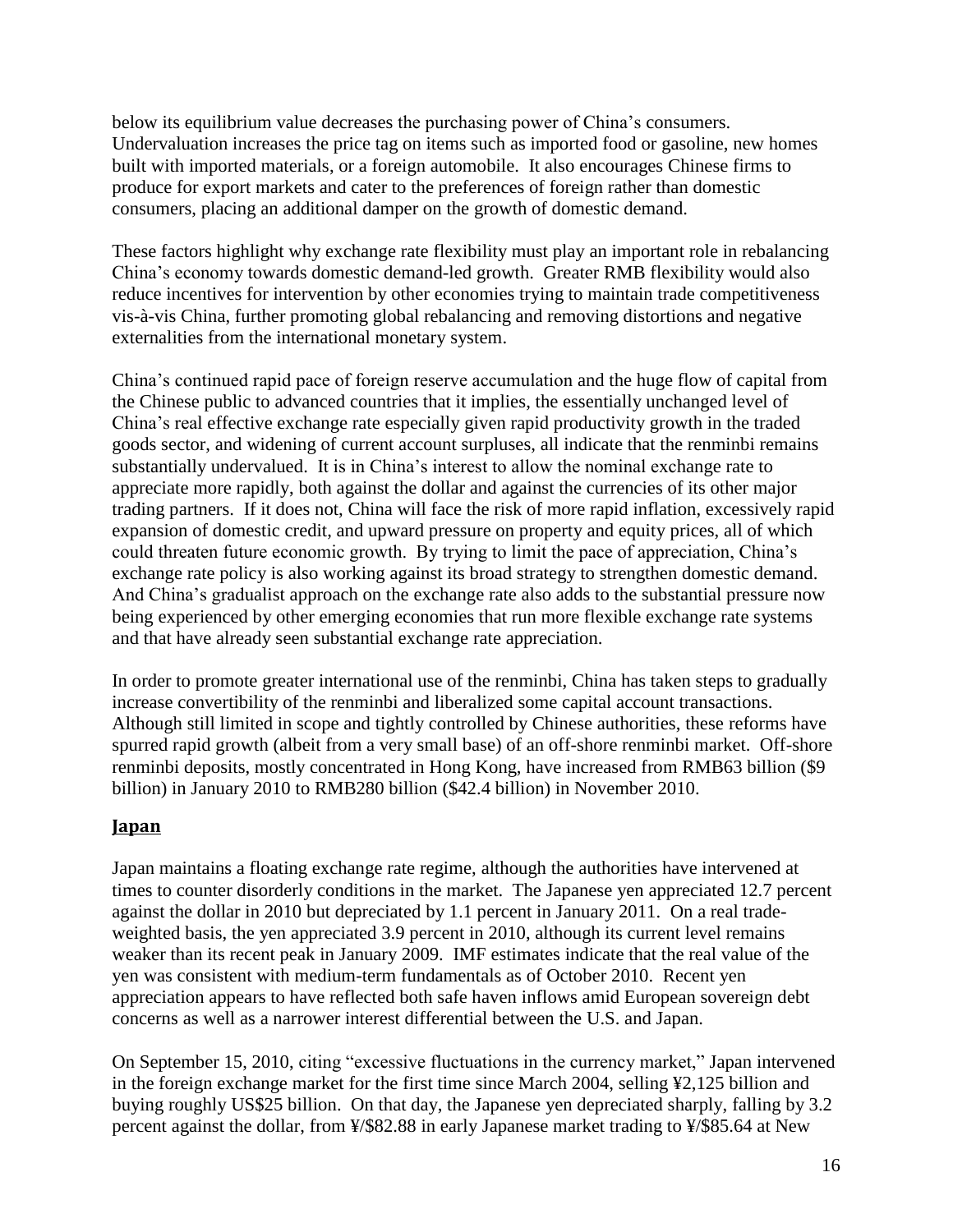York closing time. Within a few days, however, the yen began to appreciate again, strengthening beyond the level at which Japan's authorities intervened, reaching ¥/\$80.2 on November 1. Most recently, the yen has traded around ¥/\$82. At the time of this report, Japan had not intervened again. Japan's foreign exchange reserves increased by 3.9 percent in 2010 as a result of valuation changes on existing reserve holdings, interest earnings, and the September 15 intervention. At the end of 2010 Japan's foreign exchange reserves were \$1.04 trillion, second only to those of China.

Although the Japanese economy expanded at a relatively solid pace in 2010 the pace of recovery has been insufficient to close the output gap that opened up during the global financial crisis and the level of economic activity remains well below its pre-crisis level. Japan's exports were hit particularly hard by the global recession, falling 41 percent in real terms between August 2008 and February 2009. Japan's economic growth over the past six quarters was initially driven by a recovery in exports. However, exports began to fall again in July 2010, and export volumes remained 4.5 percent below pre-crisis levels as of December. Japanese domestic demand growth has been particularly sluggish, and industrial production fell for five consecutive months beginning in June 2010 before increasing in November. The Japanese economy grew by 4.5 percent on an annualized basis in the third quarter of 2010, but the increase was boosted by private consumption brought forward due to the impending expiration of government incentives. Real GDP remains 2.6 percent below its pre-crisis level. The IMF projects Japanese real GDP will grow by 1.6 percent in 2011, down from 4.3 percent in 2010.

Moving forward, Japan will need to tackle its large fiscal deficit and contain growth of public debt. Reforms to strengthen domestic demand and foster competition and productivity growth will be critical both for Japan's long-term growth and fiscal health, as well as for meeting Japan's commitment to contribute to the G-20 objective of strong, sustainable, and balanced global growth.

Deflation remains a serious concern in Japan, with core consumer prices (excluding perishable foods and energy) falling 1.5 percent year-over-year in the third quarter of 2010. Deflation moderated in the fourth quarter, with prices falling 0.7 percent year-over-year in December. In October, the Bank of Japan (BOJ) announced a three-part "comprehensive monetary easing" policy. The central bank: 1) lowered the overnight policy rate to "0 to 0.1 percent," 2) committed to maintain this "virtual zero interest rate policy" until "price stability is in sight," and 3) established an asset purchase program, including outright BOJ purchases of government debt, corporate bonds, and other assets. On the fiscal side, in August, Prime Minister Kan announced a ¥0.9 trillion (0.2 percent of GDP) fiscal stimulus package, the sixth and smallest stimulus since October 2008, which included employment support programs and subsidies for energy-efficient products. The Kan Administration also has proposed a modestly contractionary budget for FY2011 that would hold both general account expenditures (excluding debt servicing costs) and new government bond issuance below FY2010 levels.

Japan's current account surplus has increased from a recession-induced low of \$23 billion (1.9 percent of GDP) in the first quarter of 2009 to \$51.6 billion (3.7 percent of GDP) in the third quarter of 2010, as the merchandise trade surplus recovered. In volume terms, Japan's overall trade surplus has narrowed as exports have declined since July. Japan's bilateral trade surplus with the United States increased 34 percent year-over-year to \$53.9 billion in the first eleven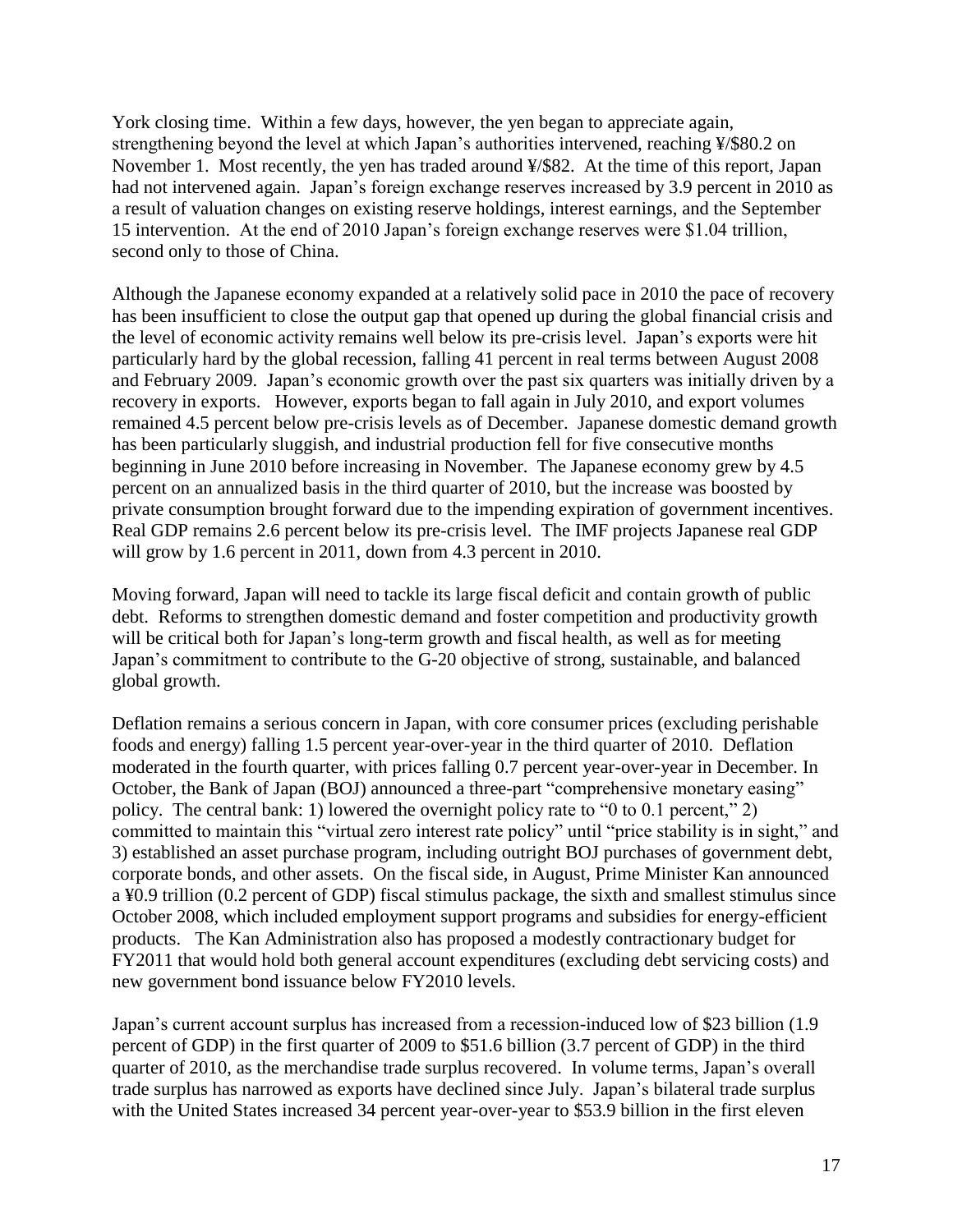months of 2010, as exports recovered to near pre-crisis levels, but Japan's bilateral surplus remains 22 percent below its January-November 2008 level.

#### <span id="page-18-0"></span>**South Korea**

 $\overline{a}$ 

South Korea officially maintains a market-determined exchange rate. The Bank of Korea (BoK) intervenes in the exchange market with the stated objective of smoothing won volatility. During the severest period of the global financial crisis, Korea intervened heavily to support the won. Despite the BoK's intervention, by the fourth quarter of 2008, the won had depreciated 45 percent against the dollar and 35 percent in real effective terms from its 2007 peak.<sup>4</sup>

In early 2009, foreign exchange market pressures reversed, and since that time the won has strengthened, as capital inflows returned and exports recovered. In this period, Korea has intervened in the opposite direction, selling won and buying foreign exchange to rebuild reserves and slow won appreciation.

In 2010, the won appreciated 3.6 percent against the U.S. dollar and 0.8 percent in real effective terms. As of end-December, the won was still 24 percent below its 2007 peak against the dollar, and 25 percent weaker than its pre-crisis high in real effective terms, despite a strong recovery of its domestic economy and exports. According to estimates from the 2010 IMF Article IV consultation with Korea, the real effective exchange rate of won is undervalued relative to its equilibrium level (estimates range from 5 to 20 percent). Korea's foreign exchange reserves are now \$23 billion above their pre-crisis peak.

South Korea's economy continues to recover strongly from its sharp downturn in 2008. The economy grew 6 percent on an annualized basis in the first half of 2010 and 3.5 percent in the second half, bringing full year growth to 6.1 percent. Korea's real GDP is now 6.2 percent above its pre-crisis peak. Exports were the main driver of Korea's recovery in 2009, but investment and private consumption have made stronger contributions to growth in 2010, with domestic demand contributing over 6 percentage points. The IMF expects economic growth of 4.5 percent in 2011.

As the recovery has gained momentum, the Korean authorities have shifted their attention to countering inflation, and President Lee has made containing consumer price inflation to around 3 percent an economic policy priority for 2011. The BoK has raised its policy interest rate on three occasions since June 2010. The rate now stands at 2.75 percent, which is still well below its precrisis level of around 5 percent when inflation was around 5 percent year-over-year. Consumer price inflation averaged 3.6 percent year-over-year in the fourth quarter of 2010, driven by rising food and commodity prices, and reached 4.1 percent year-over-year in January, just over the BoK's target inflation range of 2 to 4 percent. The prices of Korea's imports, of which energy and commodities are a significant component, have been rising rapidly over the past several months, averaging around 9 percent year-over-year growth since May.

 $4$  Korean intervention to support the won took a variety of forms. Korea intervened in the spot market, and its headline foreign exchange reserves declined by \$57 billion or 22 percent from July 2008 to February 2009. Korea also reduced its net forward position by \$31 billion over the same period. The establishment of a swap line with the U.S. Federal Reserve in October 2008 did much to restore confidence; Korea's swap line drawings rose to \$18 billion at one point, but these drawings were fully unwound by November 2009 and the swap line expired in February 2010.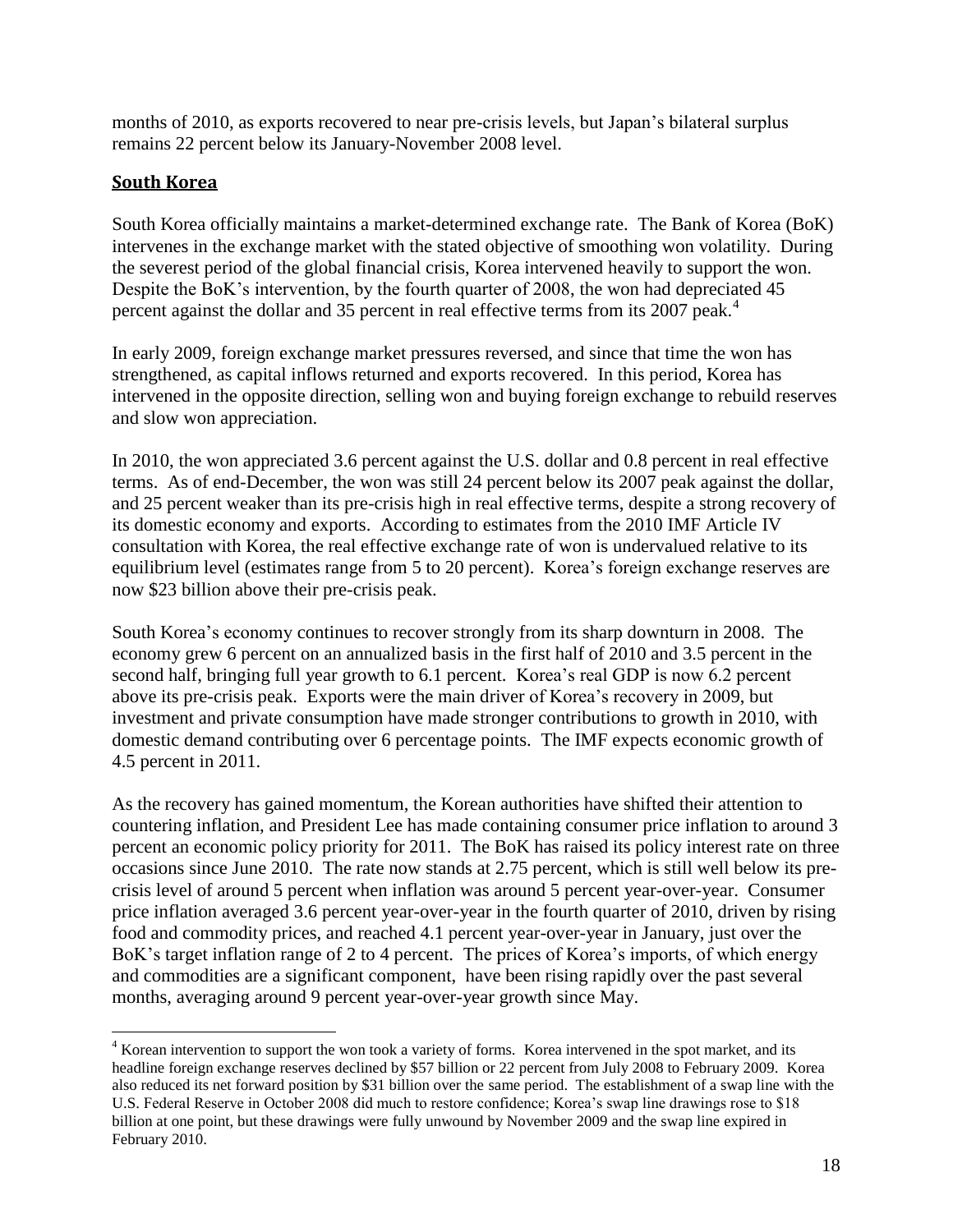Korea's merchandise trade surplus was \$41.2 billion in 2010, exceeding the peak of \$40.4 billion (4.8 percent of GDP) reached in 2009. The increase was driven by strong growth in exports, particularly to China and other emerging Asian economies. Korea posted a \$9.3 billion trade surplus with the United States in 2010 through November, as exports reached \$49.8 billion. Following a transition to a new IMF balance of payments accounting methodology, Korea's 2009 current account surplus was revised downward from \$42.7 billion (5.1 percent of GDP) to \$32.8 billion (3.9 percent of GDP). Korea's current account surplus in 2010 was \$28.2 billion (2.9 percent of IMF-estimated 2010 GDP).

Korean authorities have been vocal in expressing concern about what they consider large and volatile capital inflows, and are considering a number of steps that they describe as preemptive and precautionary against excessive capital flows. In November and December, the financial authorities proposed the reinstatement of a withholding tax on foreign investors' gains on Korean government bonds as well as a new tax on the external borrowings of banks located in Korea, with a higher tax imposed on short-term debt. The withholding tax was adopted in January 2011 and the other proposals are under consideration in the National Assembly. In June 2010, the government introduced limits on foreign exchange derivatives contracts for both domestic banks and local branches of foreign banks, which became effective in October.

<span id="page-19-0"></span>Korea's foreign exchange reserves increased from \$201 billion in February 2009 to \$287 billion in December 2010, \$23 billion above their pre-crisis high, equal to 29 percent of GDP and twice the amount of short-term external debt. Korea's net intervention over this period was larger than the \$86 billion net increase in reserves suggests, considering the central bank's operations in the forward market (data collected by the IMF indicate that Korea's net long foreign currency/short domestic currency forward position increased from -\$11.1 billion in February 2009 to \$52.4 billion in December 2010), the unwinding of the swap line with the Federal Reserve (Korea repaid the \$18 billion it withdrew from the swap line), and recent reserve transfers into Korea Investment Corporation, Korea's sovereign wealth fund. The authorities' desire to rebuild reserves after experiencing sharp and sudden capital outflows during the crisis is one factor behind this intervention. However, given the strength of the Korean recovery, rebuilding of reserves, and the rebound of the current account surplus, there is room for a greater degree of exchange rate flexibility and less intervention.

#### **Taiwan**

According to the central bank, Taiwan's exchange rate is market-determined except in instances when "the market is disrupted by seasonal or irregular factors" and the central bank intervenes. The Taiwan dollar appreciated rapidly against the U.S. dollar in the second half of 2010, for a total nominal appreciation of 8.8 percent during 2010, after appreciating by 2.5 percent in 2009. According to the BIS, the real effective exchange rate of the Taiwan dollar appreciated 4.4 percent in 2010, after a depreciation of 3.5 percent for 2009. The appreciation in 2010 appears due in part to optimism about the benefits of increased trade and economic ties with China as the long-awaited Economic Cooperation and Framework Agreement between Taiwan and China was signed by both sides on June 29, 2010.

Taiwan's real GDP increased by an estimated 10.5 percent in 2010, after falling by 1.9 percent in 2009, as exports recovered and domestic demand strengthened. Taiwan's economy has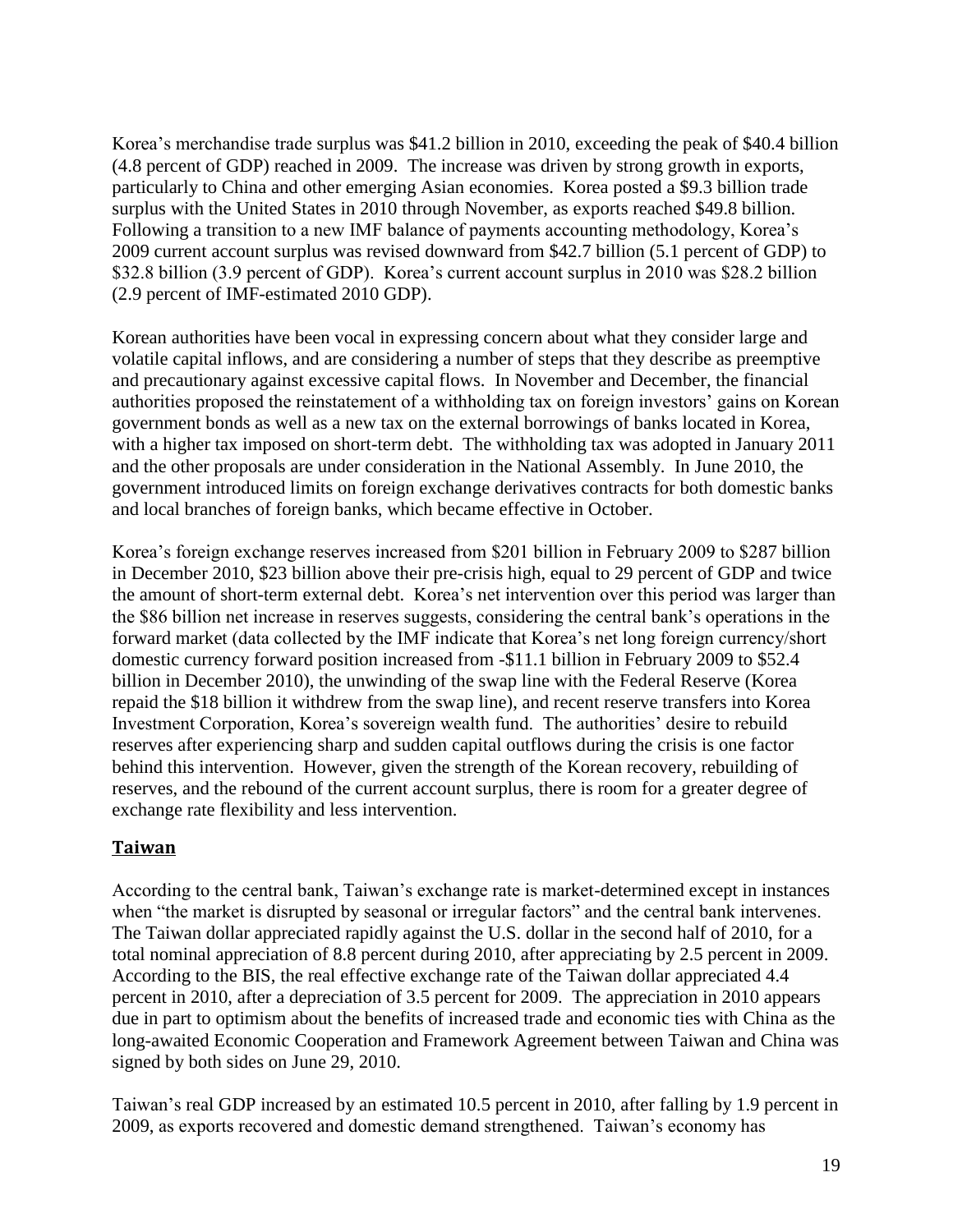historically been vulnerable to swings in global demand, as exports amount to well over 50 percent of GDP. The pace of export growth moderated at the end of the year, to 18.8 percent year-over-year in December, down from 59 percent year-over-year in May. The authorities expect economic growth of 5.0 percent in 2011. Despite creeping upward, Taiwan's inflation rate remains one of the lowest in Asia, with consumer prices increasing by 1.3 percent in 2010. The central bank, citing the strong economic recovery and a very rapid rise in housing prices, undertook a series of three 12.5 basis point hikes in its discount rate in 2010. The rate now stands at 1.625 percent.

Taiwan's current account surplus has remained large due to sizable trade and income surpluses. In the first three quarters of 2010, the current account surplus averaged 10.3 percent of GDP, (\$31.5 billion) down from 12.0 percent in the first three quarters of 2009. The trade balance accounted for \$24.4 billion of the surplus during this period, as exports rebounded on strong global demand. The income surplus totaled \$10.7 billion, on higher income earned from residents' foreign exchange assets and direct investments abroad. The financial account also recorded a net inflow of \$6.1 billion in the first three quarters of 2010, as resident portfolio outflows were offset by increasing bank deposits of non-residents, capital drawn from overseas bank branches, and withdrawals from foreign deposits. Taiwan's foreign exchange reserves increased by \$34 billion to \$382 billion during 2010, due to valuation gains, interest earnings, and purchases of foreign exchange by the authorities, particularly in the first half of the year. Taiwan's foreign exchange reserves amount to 90 percent of GDP, 20 months of imports, and about five times the economy's short-term external debt.

In response to capital inflows and market pressure for appreciation in the fall of 2010, Taiwanese authorities took a number of steps to discourage foreign speculation in the Taiwan dollar. On November 11, Taiwan's Financial Supervisory Commission (FSC) imposed a rule that restricts foreign investors from holding more than 30 percent of any new investments in fixed income products (previously, local government bonds and money-market products with maturities of a year or more were excluded). This rule applies only to new inflows and not existing holdings. On December 27, the central bank tightened the limit on commercial banks' holdings of nondeliverable forwards and options on the Taiwan dollar to 20 percent of their overall positions in the local currency, down from 33 percent. Banks also are now required to set aside 25 percent of all existing deposits held by foreigners in non-interest bearing accounts at the central bank, and a maximum 90 percent ratio will be imposed on any net increase in foreign-held local-currency deposits. Previously, banks were required to set aside only ten percent of foreign deposits. Finally, the FSC and central bank have also stepped up their efforts to prevent currency speculation through increased monitoring of financial institutions and moral suasion.

#### <span id="page-20-0"></span>*Europe*

#### <span id="page-20-1"></span>**Euro Area**

The value of the euro in foreign exchange markets is market-determined. Over the past year, the euro has fluctuated significantly against the dollar in part because of changing perceptions about relative risks related to sovereign debt. The Greek debt crisis and fears of contagion contributed to a 12 percent depreciation of the euro on a real effective basis in the first half of 2010. The coordinated European policy response led to some reversal in the euro's exchange rate, however,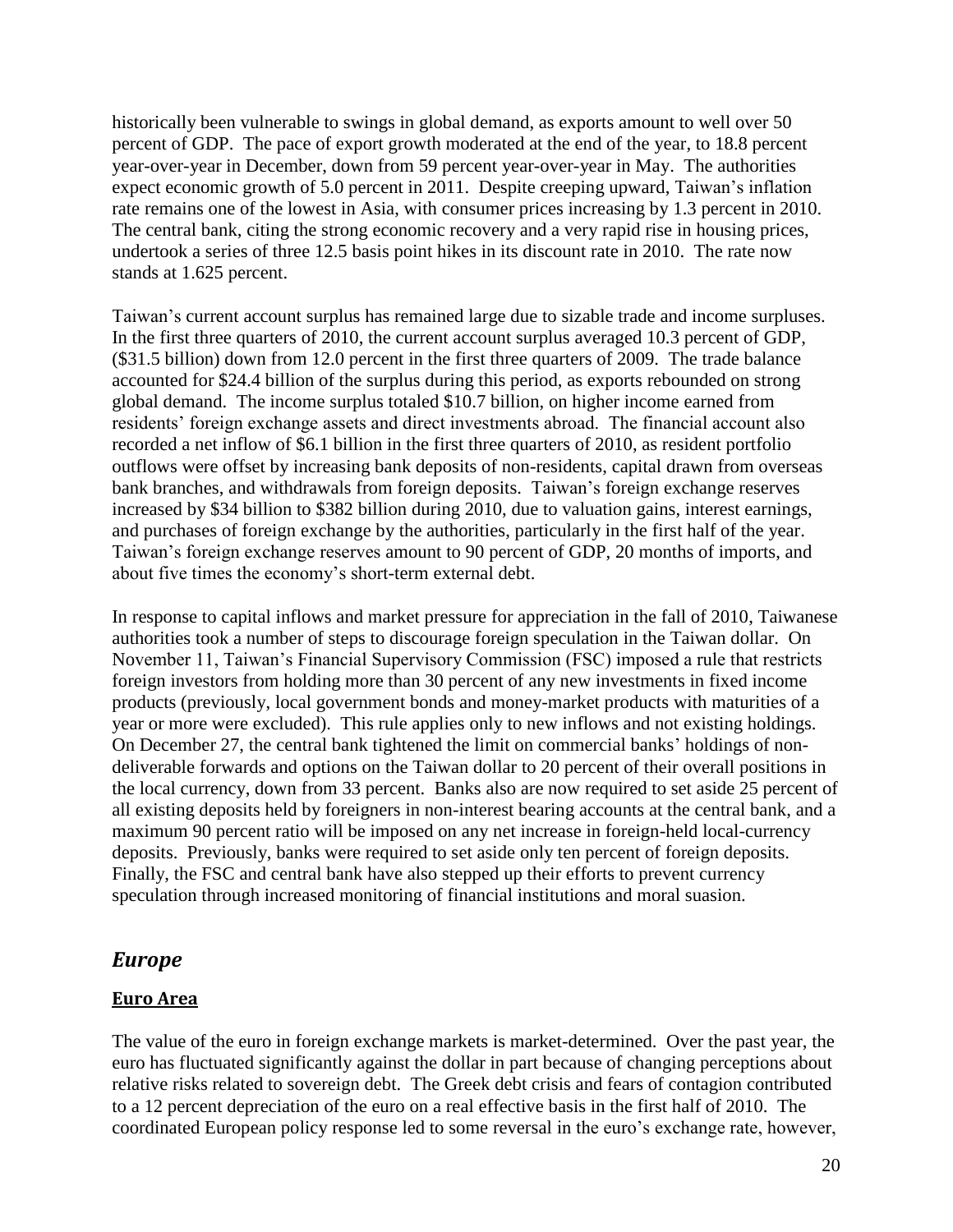and the euro appreciated by 1.6 percent during the second half of the year. On a bilateral basis, the euro declined by 20 percent against the dollar between the end of 2009 through early June 2010 (the peak of the Greece debt crisis). Since then, however, the euro has risen by 12.6 percent (through January 27), although the crisis in Ireland has contributed to considerable volatility over the past six months.

Following a 4 percent decline in real GDP in 2009, the euro area saw an economic recovery in 2010, growing an estimated 1.8 percent according to the IMF. The economic recovery was broad-based, with private consumption, government consumption, and net exports all contributing to real GDP, although fixed investment continued to decline slightly. To a large extent, however, the euro area's recovery masks a wide divergence across countries. Germany grew 3.6 percent, but growth was much more modest in France (1.6 percent) and Italy (1 percent). In Spain and some smaller euro area countries, real GDP continued to decline.

The euro area's current account deficit narrowed slightly in the first three quarters of 2010, falling to 0.3 percent of GDP versus a deficit of 0.6 percent of GDP in 2009 and a deficit of 1.5 percent of GDP in 2008. Despite the near balance in the euro area current account, substantial imbalances remain among euro area countries. The Netherlands and Germany each had substantial current account surpluses in the first three quarters of 2010, at 6.2 and 4.9 percent of GDP, respectively; whereas the current accounts of the other major euro area economies (France, Italy, and Spain) remained in deficit. Stronger domestic demand growth in surplus European economies would help reduce imbalances in the euro area.

The euro area economy was supported by fiscal expansion in 2010 (at the aggregate level), but the debt crises in Greece and Ireland have prompted a shift in focus to deficit reduction, even in those countries with more moderate debt levels. Most of the major euro area economies have committed to reducing their general government budget deficits to under 3 percent of GDP by 2013; although the German government recently announced that it would meet this deficit target this year.

The Greek debt crisis prompted the European Central Bank (ECB) to revise its plans to withdraw its exceptional liquidity measures, but it is now again cautiously pursuing an exit strategy. The ECB will provide unlimited, fixed-rate liquidity at least until April 2011, but phased out one-year and six-month offerings last year. There has been a steady decline in the volume of ECB liquidity demanded by euro area banks, as banks have regained access to the interbank market. However, banks in the euro area "periphery" remain heavily dependent on ECB refinancing, which will complicate the central bank's exit strategy. The ECB continues its sovereign bond purchase program (instituted in May 2010 to reduce funding stresses in sovereign debt markets for some countries in the euro area periphery), but on a relatively small scale. The ECB has purchased less than €80 billion in securities under this program as of January 28, and most of these purchases were made in the program's first months (including  $\epsilon$ 26 billion in May). The main refinancing rate remains at 1 percent.

While ongoing challenges in repairing financial institutions' balance sheets could still constrain bank lending, credit availability has improved. Euro area bank credit to households and nonfinancial corporations fell by 1.3 percent from January 2009 to January 2010, but has recovered since then, and is up by 1.9 year-over-year as of November 2010.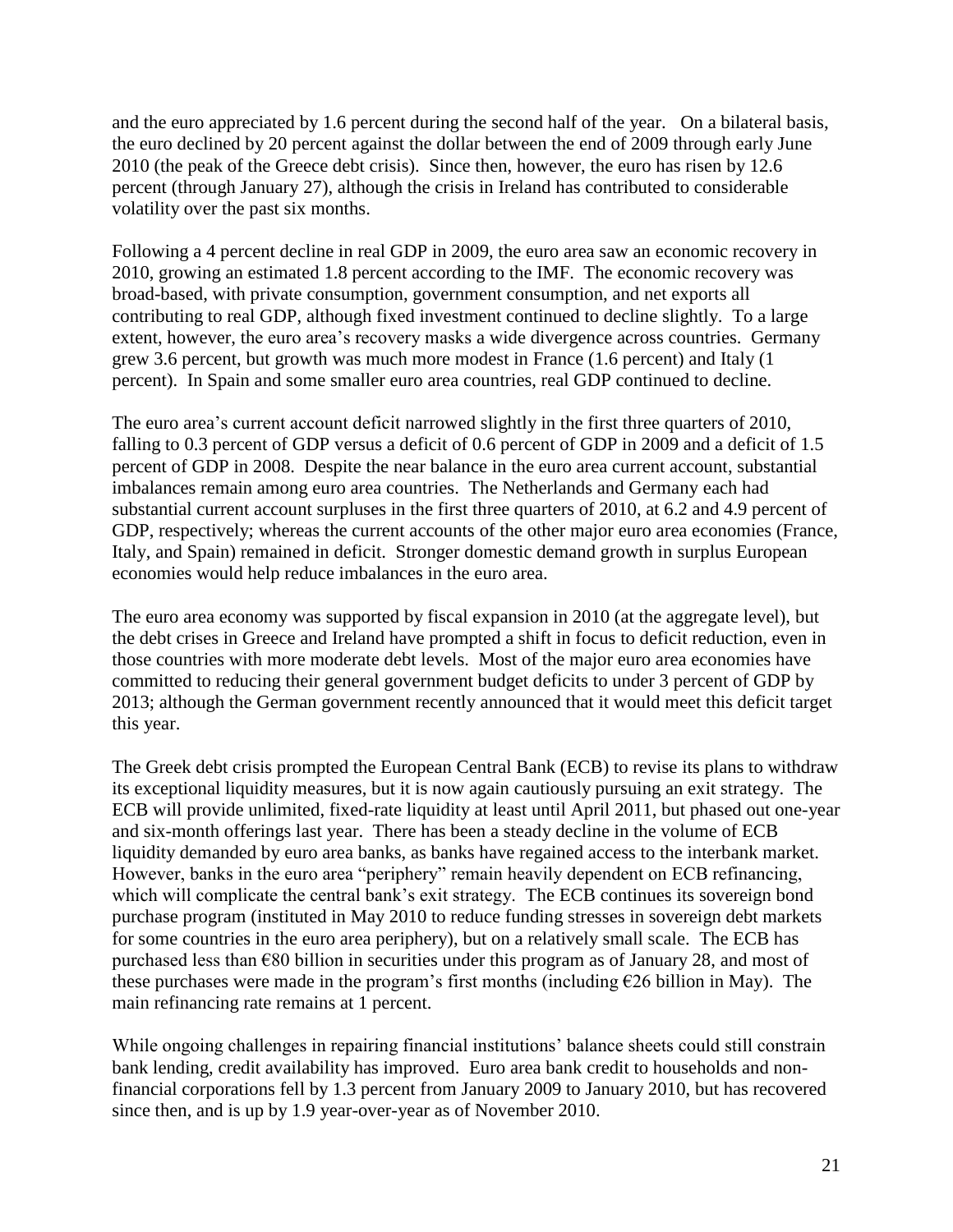#### <span id="page-22-0"></span>**Switzerland**

The Swiss franc is a freely floating currency and the Swiss National Bank (SNB) sets monetary policy in order to keep inflation stable at around 2 percent. In 2010, the SNB sought to stem "excessive" appreciation against the euro to address deflation concerns, since CPI inflation remained well below its 2 percent target. The Swiss franc experienced appreciation pressure in 2010 due to the rising Swiss current account surplus, concerns about economic and financial developments in the euro area, and "safe haven" capital inflows attracted by Switzerland's low net government debt (estimated at less than 10 percent of 2010 GDP) and fiscal surplus. The franc appreciated by 11 percent against the euro in the year to January 21, 2011.

The Swiss economy returned to growth in the third quarter of 2009, and has continued to grow since then. Growth in the first and second quarters of 2010 was strong at 3.7 percent and 3.1 percent on an annualized basis, respectively, but slowed to 2.8 percent in the third quarter as real appreciation lowered net exports. Nevertheless, domestic demand has strengthened considerably, growing by 8.3 percent in the second quarter and 9.2 percent in the third quarter of 2010 driven by a rebound in inventory investment. CPI inflation stood at 0.5 percent in the year to December 2010, relatively unchanged compared to the 0.3 percent in the year to December 2009.

In March 2009, the SNB initiated a policy to intervene in the foreign exchange market to "prevent any appreciation of the Swiss franc against the euro." These interventions were unsterilized and, as the threat of deflation diminished and upward pressure on the Swiss franc continued, the SNB subsequently amended its policy. In March 2010, the SNB shifted its stance to prevent "excessive" appreciation, and in June 2010, appeared to end its foreign exchange intervention policy altogether, noting it would resume intervention if further currency appreciation threatened deflation. Switzerland's foreign exchange intervention resulted in a substantial increase in foreign exchange reserves through June 2010, when its foreign exchange reserves were \$207.8 billion, substantially higher than the \$49.1 billion in March 2009 when the intervention policy began. However, international reserves showed little increase in the second half of 2010 (\$216.1 billion as of October 2010), and this change was due to valuation changes rather than intervention.

The Swiss franc depreciated 4.6 percent against the dollar in the first half of 2010, but appreciated by 13.3 percent in the second half of 2010. On a real effective basis, the Swiss franc rose by 9.4 percent year-over-year to December 2010. Switzerland's overall trade balance fell to 2.4 percent of GDP in the third quarter of 2010 due to real exchange rate appreciation. Despite this, Switzerland's current account surplus rose to 15.1 percent of GDP in the third quarter of 2010 from 12.1 percent of GDP in the third quarter of 2009 driven by a more than 200 percent increase in net investment income.

#### <span id="page-22-1"></span>**United Kingdom**

The United Kingdom (UK) has a freely floating market-determined exchange rate. The pound depreciated 8.2 percent against the dollar in the first half of 2010, as the escalating euro area sovereign debt problems caused investors to seek safety in the dollar. However, the pound pared back those losses in the second half of the year, appreciating by 4.2 percent, as risk appetite improved. It has continued this trend in early 2011, up 2.6 percent against the dollar in January.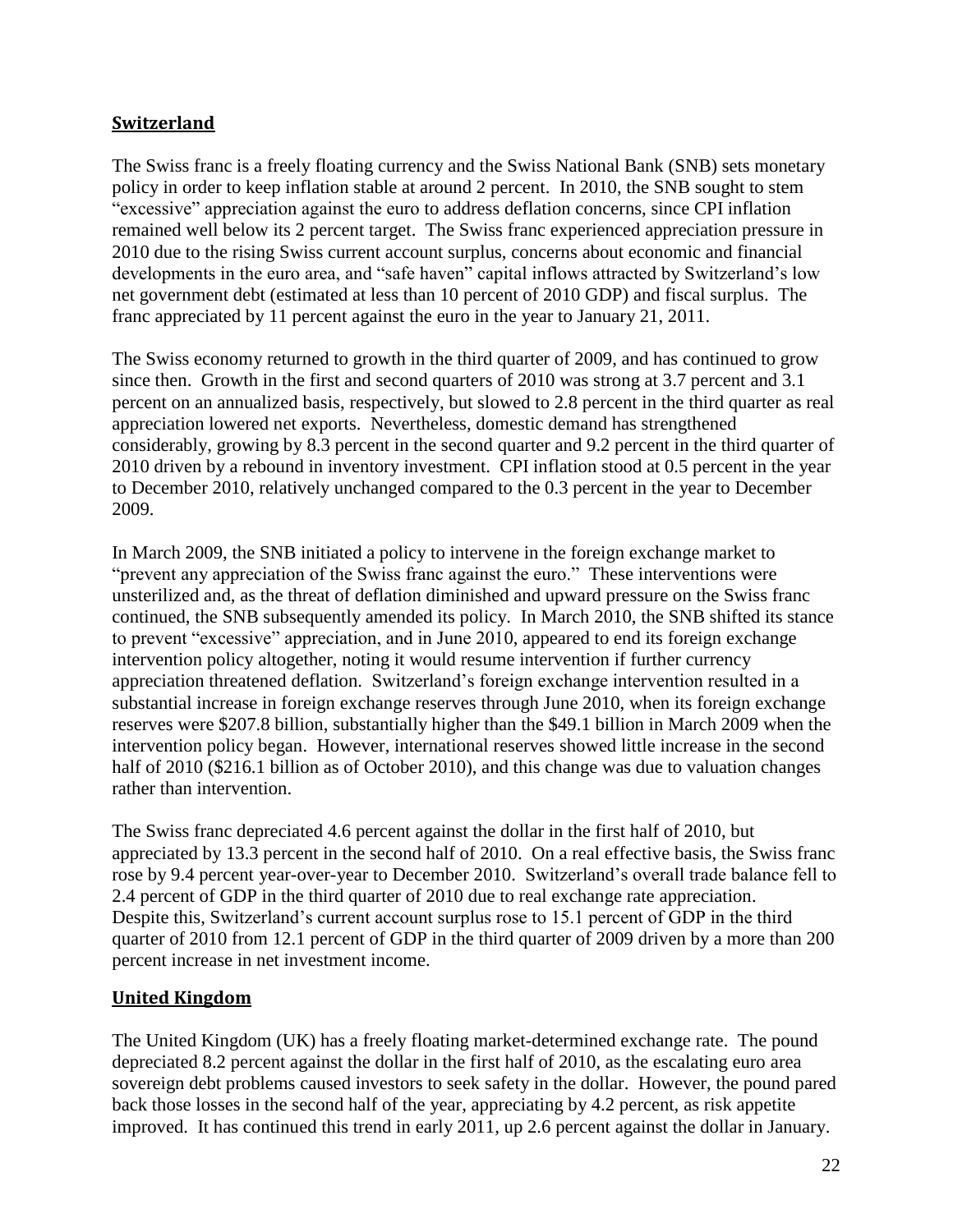On a real effective basis, the pound appreciated by 1.7 percent in the first half of 2010, but depreciated by 1.1 percent in the second half of the year.

The economic recovery in the UK, which began in the fourth quarter of 2009, continued through the first three quarters of 2010. Domestic demand and inventory restocking have largely driven the recovery, more than compensating for a negative contribution from net exports. In the third quarter of 2010, a 1.5 percent annualized contraction in government spending was more than offset by an increase in investment. Preliminary estimates of fourth quarter GDP point to a contraction of 2.0 percent on an annualized basis partly reflecting the impact of severe weather at the end of the year. Even taking into account the weather the underlying output was stagnant. The IMF estimates that growth for all of 2010 was 1.7 percent. Unemployment peaked at 8.0 percent in February 2010 and stood at 7.9 percent in October 2010.

Stimulus measures and the impact of the economic downturn resulted in a rise in the UK's fiscal deficit from 2.3 percent of GDP in 2007 to 11.0 percent of GDP in 2009. Consequently, public debt increased from 43.6 percent of GDP in 2007 to 71.2 percent of GDP in 2009. The new coalition government formed after the May 2010 elections has committed to an accelerated reduction in the fiscal deficit, led by expenditure reductions. The austerity package, announced by the government in June 2010, is expected to reduce the deficit to 1.9 percent of GDP by 2014- 2015 and to put the gross debt-to-GDP ratio on a declining path after peaking at 86 percent in 2012-2013.

Monetary policy remains accommodative. The Bank of England (BOE) has maintained its historically low policy rate at 0.5 percent, and has maintained the stability of assets purchased by the issuance of central bank reserves (quantitative easing) at £200 billion since February 2010. Inflation has remained above the Bank of England's 2 percent target for over a year and has been primarily driven by commodity and food prices, as well as currency weakness over the past couple years. However, a spike in transportation prices, in particular airfares, contributed to the high December print of 3.7 percent year-over-year.

After shrinking to 0.9 percent of GDP in the fourth quarter of 2009, the UK's current account deficit widened to 1.4 percent of GDP and 2.6 percent of GDP in the second and third quarters of 2010, respectively, as growth in imports outpaced the rebound in exports.

### <span id="page-23-0"></span>*Western Hemisphere*

#### <span id="page-23-1"></span>**Brazil**

Brazil officially operates under a floating exchange rate regime, although the central bank performs regular and transparent intervention in the spot market for foreign exchange to smooth volatility. As a result of these operations, along with interest earnings and valuation changes, total foreign exchange reserves increased to \$276 billion at the end of November 2010, an increase of \$47 billion since the end of 2009.

The *real* appreciated by 4.8 percent against the U.S. dollar in 2010. Although the *real* has appreciated against the U.S. dollar over the past two years, it remains below its level in July 2008, before the worst of the financial crisis. On a real effective exchange rate basis, the *real*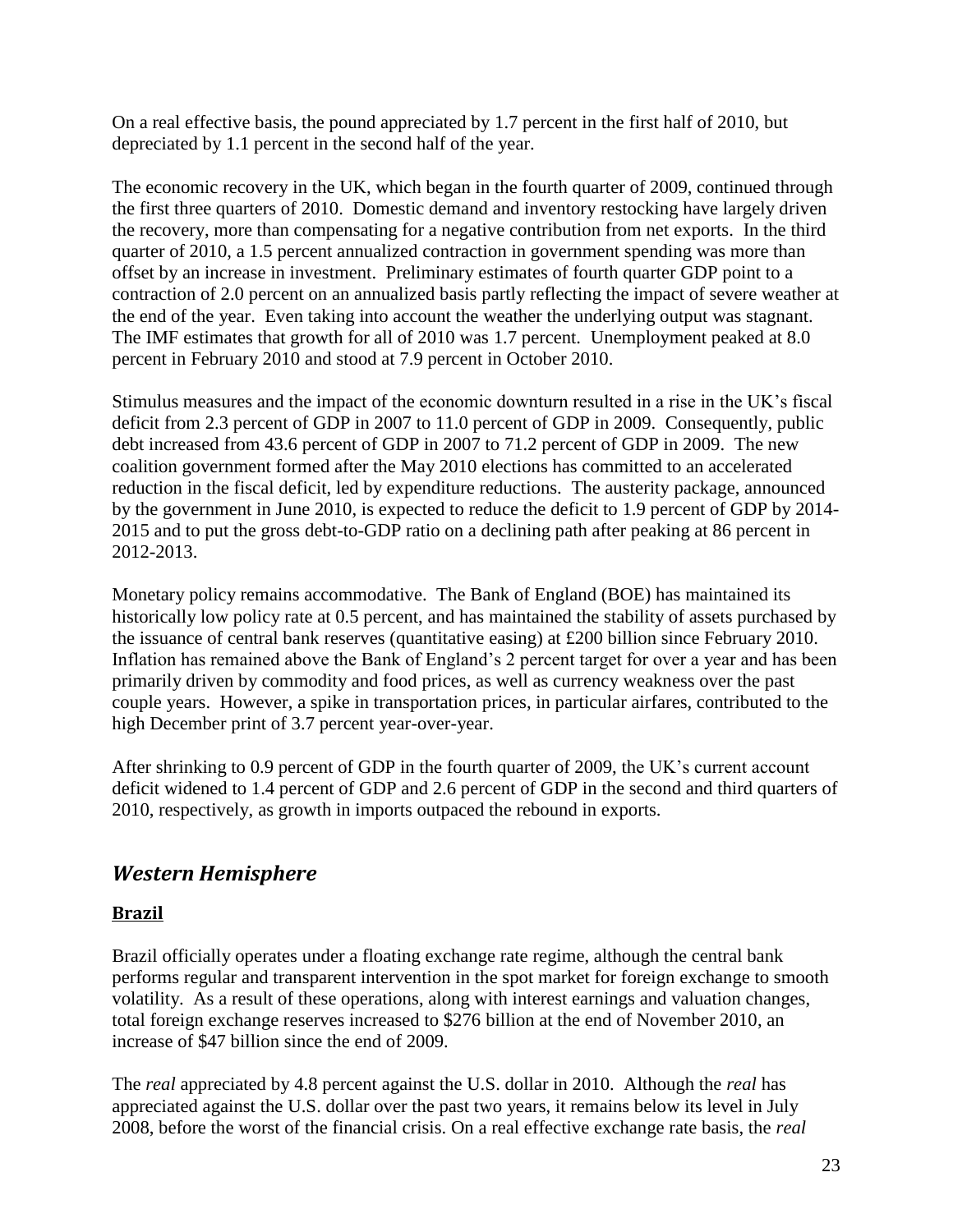rose by 7.8 percent in 2010 buoyed both by a nominal effective appreciation and relatively higher inflation. The *real* is at its strongest level in the 16-year history of the BIS real effective exchange rate index.

Concerned about an erosion of international competitiveness, preventing additional appreciation became an increasing priority for the Brazilian government in response to strong foreign capital inflows during 2010. In October, the authorities raised the tax on foreign investment in fixed income assets to 4 percent and then to 6 percent from 2 percent previously, and extended the tax to local derivatives markets by placing a 6 percent tax on inflows into margin accounts maintained by non-residents. The tax was previously extended to cover local equity investments made by non-residents abroad in the form of depository receipts (ADRs and GDRs) in late 2009. In January 2011, the central bank introduced unremunerated reserve requirements on the short U.S. dollar positions of financial institutions, and began intervening in the futures market for foreign exchange through the auction of reverse swap agreements.

Brazil experienced a strong economic recovery in 2010 following flat activity in 2009. The IMF estimates that the Brazilian economy expanded by 7.5 percent in 2010, concentrated in the first half boosted by strong consumer demand, residual fiscal stimulus, and inventory replenishment. Activity moderated in the second half, but the IMF forecasts real GDP to grow at 4.5 percent in 2011. Consumption and investment (both public and private) continue to drive economic growth.

Fiscal policy remained expansionary in 2010, but the government has announced its intention to tighten policy in 2011. The primary surplus narrowed to 2.8 percent of GDP in 2010, but the authorities have indicated that the surplus will be raised to 3.0 percent in 2011. One-time tax credits were allowed to expire in 2010, but permanent increases to public payroll and discretionary expenditures, and investment expenditures maintained the fiscal impulses. Increased public lending by the national development bank (BNDES) and state-owned commercial banks played an important role in maintaining credit availability during the crisis, but public credit has maintained a consistent rate of expansion even as private credit has resumed.

Robust private and public demand combined with a tight labor market have increased inflationary pressure. Consumer prices rose 5.9 percent in 2010, above the central bank's target of 4.5 percent. In response to overheating concerns, the central bank initiated a monetary policy tightening cycle between April and June 2010, raising the benchmark Selic policy interest rate 200 basis points from a historical low of 8.75 percent to 10.75 percent. The central bank held that rate through the end of 2010, but raised the policy rate by 50 basis points to 11.25 percent in January 2011. The central bank also increased bank reserve requirements on time deposits from 23 percent to 32 percent, and on demand deposits from 51 percent to 55 percent in December 2010.

Strong growth of imports and an outflow of payments on foreign investment in Brazil resulted in the current account deficit widening to 2.4 percent of GDP at the end of the third quarter of 2010. Simultaneously, investor confidence in growth prospects, recovering commodity prices, and global interest rate differentials led to strong capital inflows.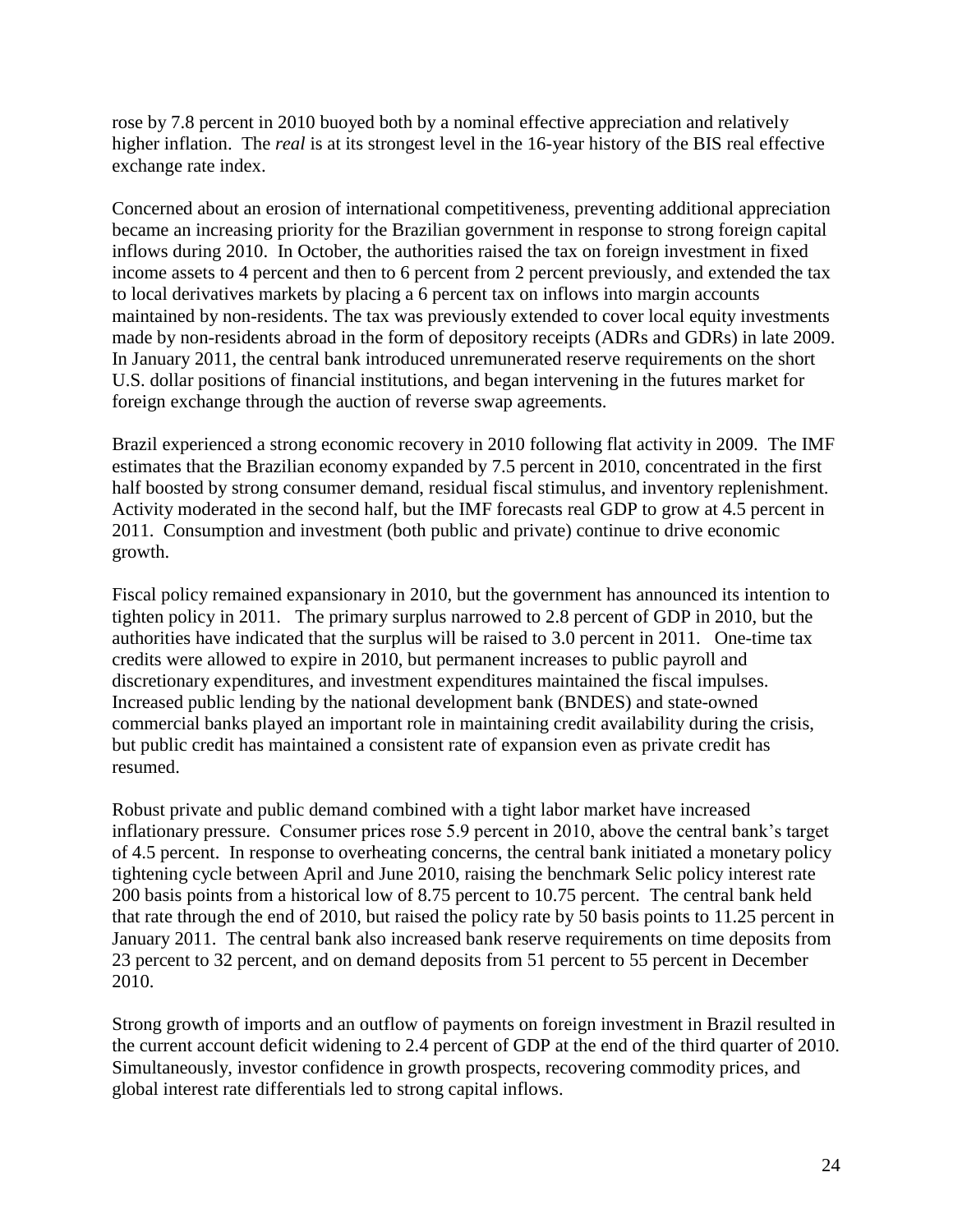#### <span id="page-25-0"></span>**Canada**

Canada maintains a flexible exchange rate. The central bank has not intervened in the currency market since 2000 when it when it defended the euro against depreciation in a concerted G-7 action. The Canadian dollar appreciated by 5.5 percent against the U.S. dollar in 2010 following a 16 percent appreciation in 2009. On a real effective basis, the Canadian dollar appreciated by 2.7 percent in 2010. The appreciation of the Canadian dollar was driven in part by rising commodity prices.

The Canadian economic recovery continued in 2010, although the pace of growth slowed in the middle of the year before picking up in the fourth quarter. After expanding by 4.9 percent on an annualized basis in the fourth quarter of 2009 and 5.8 percent in the first quarter of 2010, growth slowed in the second quarter to a 2.3 percent annual rate and to 1.0 percent in the third quarter. The Bank of Canada is forecasting growth of 2.4 percent in 2011 and 2.7 percent in 2012. Domestic demand led the recovery in late 2009, underpinned by relatively healthy consumer and financial sector balance sheets, low interest rates, and government spending. In 2010, business investment and personal consumption growth were the main drivers of economic growth. Growth in 2011 is expected to be led by business investment, with personal consumption growing more slowly.

The government is shifting its fiscal policy stance from stimulus to consolidation, targeting a balanced budget by the end of FY2014 down from 2.7 percent in FY2010. Citing robust growth and inflation pressures, in June 2010, the Bank of Canada began raising its policy rate; it reached 1.0 percent by September. The Bank of Canada's target for inflation is 2 percent; headline inflation was 1.8 percent for 2010.

Canada's foreign trade began recovering in the second half of 2009, but export growth slowed through the middle of 2010 in step with the U.S. economy and appreciation of the Canadian dollar, while imports remained strong. As a result Canada's current account deficit rose to 4.3 percent in the third quarter of 2010, its highest since 1989. Data for the first two months of the fourth quarter indicate a narrowing of the trade deficit as exports rebounded reflecting rising commodity prices.

#### <span id="page-25-1"></span>**Mexico**

Mexico has a flexible exchange rate and employs an inflation-targeting monetary policy regime. On a real effective basis, the peso appreciated 5.9 percent during the year, 4.2 percent during the first half of 2010 and 1.7 percent during the second half. Against the dollar, the peso appreciated by 1.1 percent during the first half of 2010 and 4.6 percent in the second half, a 5.7 percent gain for the year as a whole.

Mexico's reserves increased during the year by \$17.9 billion, to total \$112 billion at the end of November 2010. Most of this increase was driven by foreign exchange inflows from the stateowned oil company Pemex. In February 2010, Mexico adopted an explicit strategy of reserve accumulation whereby the central bank auctions up to \$600 million monthly in options to banks, which allow them to sell dollars to central bank at the previous day's exchange rate any day in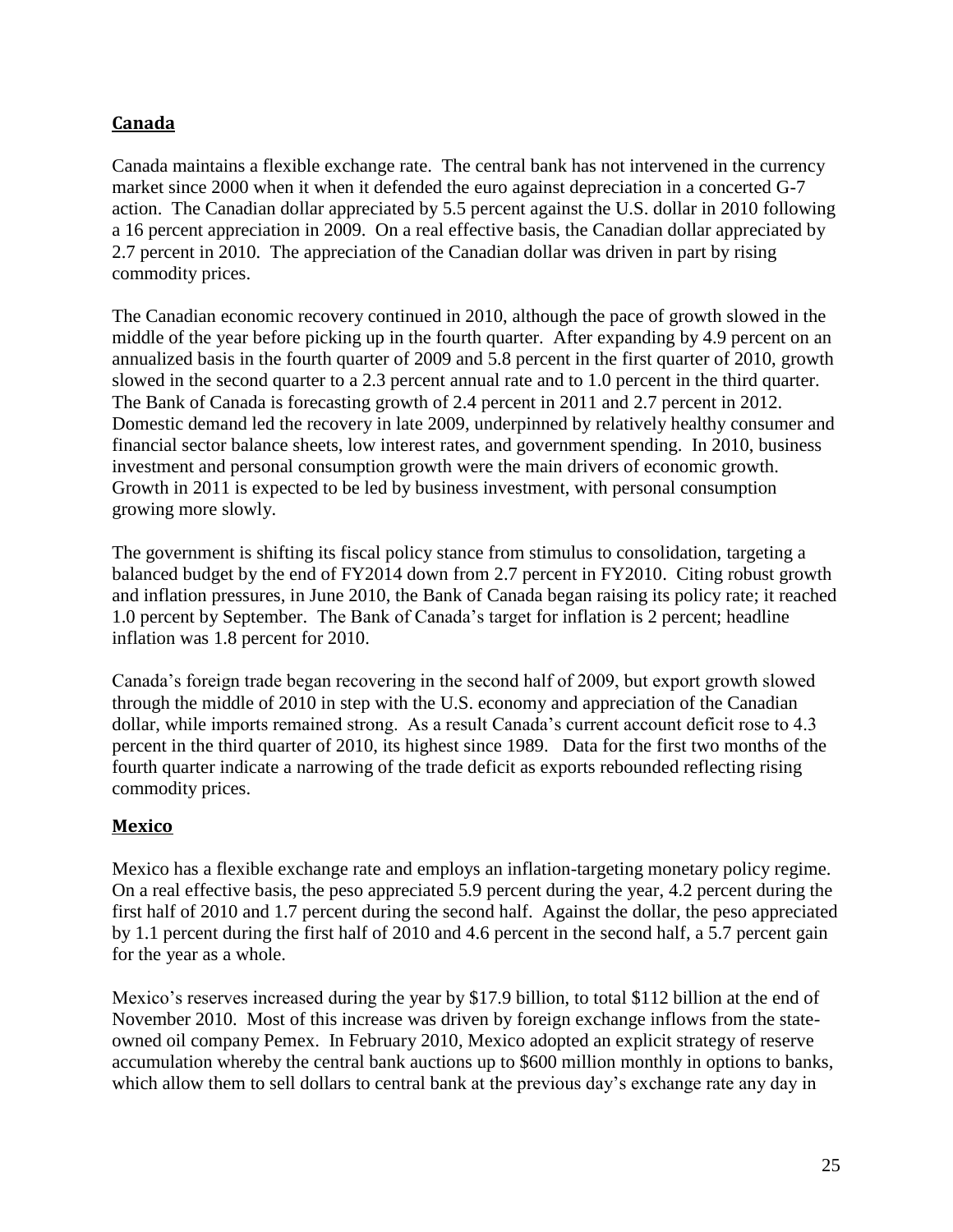the month that the peso appreciates above its  $20$ -day.<sup>5</sup> While options sales are small relative to Pemex flows, the strategy allows the bank to accumulate reserves and "lean against the wind" in a transparent rules-based framework. In December 2010, Mexico obtained an augmented precautionary Flexible Credit Line (FCL) from the IMF, equivalent to \$72 billion, up from \$48 billion previously. As of the end of January 2011, Mexico has not drawn on this line.

Real GDP contracted slightly in the first quarter of 2010 (0.2 percent on an annualized basis) but grew strongly in the next two quarters. The government forecasts that economic growth will be 5.2 percent for 2010 as a whole. External demand for manufactured goods, which led the recovery during the first two quarters of 2010, has slowed, but recent indicators suggest that domestic demand growth is accelerating in tandem with rising wages. Oil production has been flat. Bolstered by an uptick in global crude prices, however, the value of oil exports rose from \$9.5 billion in the third quarter to \$12.2 billion during the fourth quarter.

The government adhered to a policy of fiscal discipline during 2010. Tax revenue increased 10.5 percent year-over-year in the first 11 months of 2010, while expenditures were up 6.7 percent, putting public finances on track to meet the government's fiscal deficit target of 0.75 percent of GDP (excluding Pemex investment). The target will increase to a deficit of 0.5 percent of GDP for 2011. The central bank has maintained an accommodative monetary policy stance since the crisis, keeping its target interest rate at 4.5 percent for 16 consecutive months. Inflation ended December at 4.4 percent on an annualized basis, implying real interest rates close to zero, as administrative price increases and rising food prices contributed to inflation slightly above the central bank's 2 to 4 percent target range.

The current account balance posted a slight surplus in the first quarter of 2010 as imports recovered more slowly than exports. The current account balance slid back into a deficit of 1.1 and 0.3 percent of GDP in the second and third quarters, respectively. By the end of the third quarter of 2010, trade flows had exceeded pre-crisis levels, as the externally-driven recovery sparked demand for intermediate goods. Highlighting this trend, exports increased 30.8 percent on an annualized basis in the year-to-November, while imports rose 29.2 percent over the same period. Remittance flows turned positive in the second quarter for the first time since end 2007, and totaled 3 percent year-over-year in the third quarter 2010.

 $\overline{a}$ 

 $<sup>5</sup>$  This strategy was originally used from August 1996 through mid-June 2001.</sup>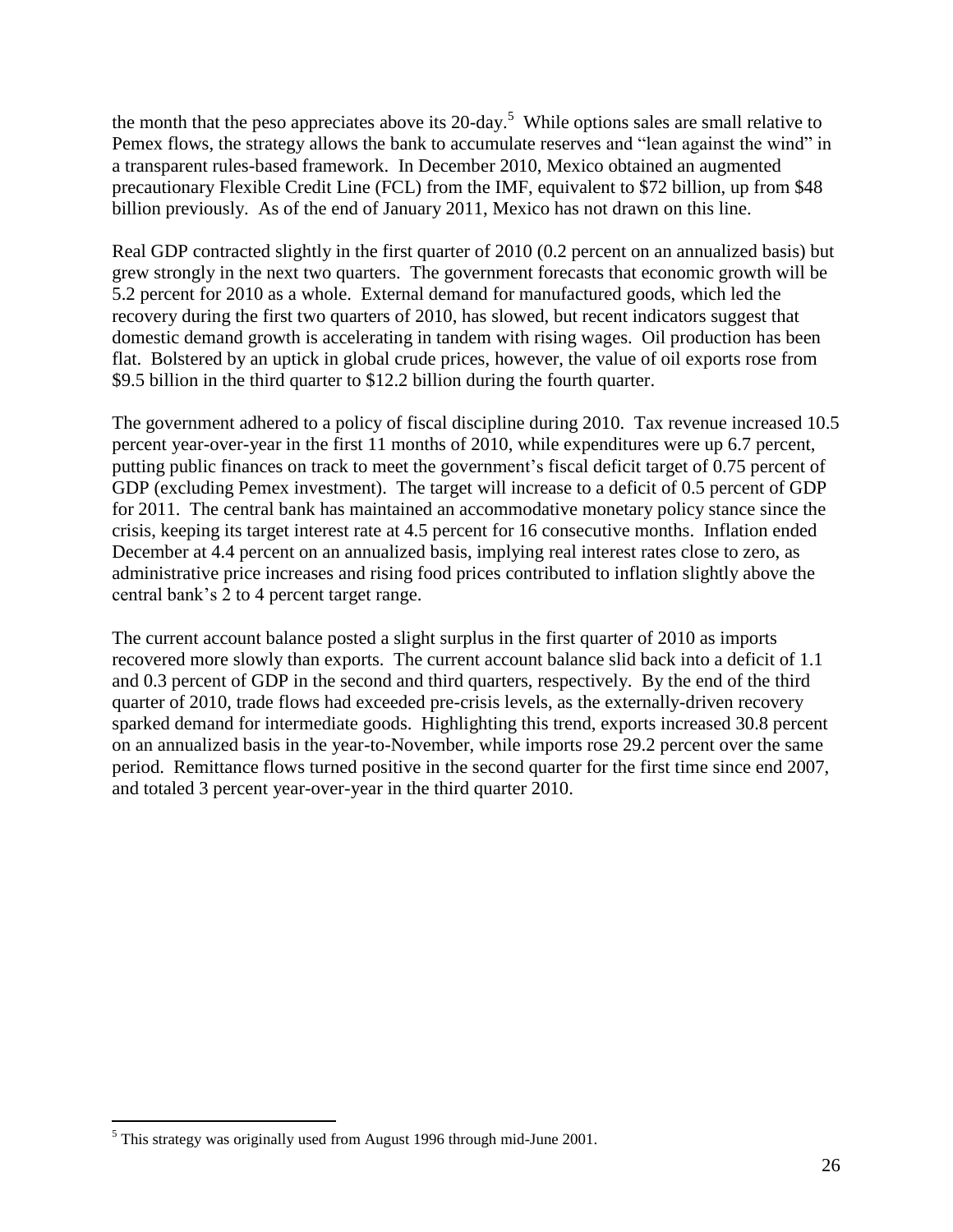## **Glossary of Key Terms in the Report**

<span id="page-27-0"></span>**Bilateral Real Exchange Rate** -- The bilateral exchange rate adjusted for inflation in the two countries, usually consumer price inflation.

**BIS Effective Exchange Rate** -- An effective exchange rate index calculated as a geometric weighted average of bilateral exchange rates. The weights are based on manufacturing trade flows and capture both bilateral export and import trade and export competition in third markets. To capture changes in trade patterns over time, the weights are time varying.

**Exchange Rate** -- The price at which one currency can be exchanged for another. Also referred to as the bilateral exchange rate.

**Exchange Rate Regime** -- The manner or rules under which a country manages the exchange rate of its currency, particularly the extent to which it intervenes in the foreign exchange market. Exchange rate regimes range from floating to pegged.

**Federal Reserve Dollar Indexes** – The Federal Reserve calculates three effective exchange rate indexes for the dollar. All are weighted averages of the foreign exchange value of the dollar against a group of currencies. The weights are timevarying and are based on U.S. export shares, U.S. import shares, and export competition in third markets. The *Broad index* includes the 26 currencies used by the major trading partners of the United States. This index is then split into a Major currency index and an Other Important Trading Partner (OITP) index. The *Major Currencies Index* includes seven currencies that are used widely in international transactions (the euro, yen, pound sterling, Australian dollar, Canadian dollar, Swiss franc, and Swedish krona. The *OITP Index* includes 19 emerging market currencies. Although these currencies are used by major trading partners of the United States, they do not circulate widely internationally. The currencies in the OITP index are: the Argentine peso, Brazilian real, Chilean peso, Chinese renminbi, Colombian peso, Korean won, Hong Kong dollar, Indian rupee, Indonesian rupiah,

| WEIBIUS III UITE IIIUEA |       |  |  |  |
|-------------------------|-------|--|--|--|
| Country or<br>Region    | 2010  |  |  |  |
| Mexico                  | 18.74 |  |  |  |
| China                   | 34.94 |  |  |  |
| Taiwan                  | 4.79  |  |  |  |
| Korea                   | 6.83  |  |  |  |
| Singapore               | 3.72  |  |  |  |
| Hong Kong               | 2.50  |  |  |  |
| Malaysia                | 3.50  |  |  |  |
| Brazil                  | 4.08  |  |  |  |
| Thailand                | 2.69  |  |  |  |
| Philippines             | 1.17  |  |  |  |
| Indonesia               | 1.92  |  |  |  |
| India                   | 3.08  |  |  |  |
| Israel                  | 2.28  |  |  |  |
| Saudi Arabia            | 1.94  |  |  |  |
| Russia                  | 2.84  |  |  |  |
| Argentina               | 1.10  |  |  |  |
| Venezuela               | 1.07  |  |  |  |
| Chile                   | 1.65  |  |  |  |
| Colombia                | 1.15  |  |  |  |
| Total                   | 100   |  |  |  |

**Weights in OITP Index**

| <b>Weights in the Major Index</b> |  |  |
|-----------------------------------|--|--|
|                                   |  |  |

| <b>Country or</b><br>Region | 2010  |
|-----------------------------|-------|
| Euro area                   | 36.56 |
| Canada                      | 30.21 |
| Japan                       | 16.98 |
| United Kingdom              | 8.49  |
| Switzerland                 | 3.15  |
| Australia                   | 2.63  |
| Sweden                      | 1.97  |
| Total                       | 10    |

Israeli shekel, Malaysian ringgit, Mexican peso, Philippine peso, Russian ruble, Saudi riyal, Singapore dollar, Taiwan dollar, Thai baht, and Venezuelan bolívar. Current weights are given in the tables. For weights in all years see: http://www.federalreserve.gov/releases/H10/Weights/

**Floating (Flexible) Exchange Rate** – A regime under which the foreign exchange rate of a currency is fully determined by the market with intervention from the government or central bank being used sparingly.